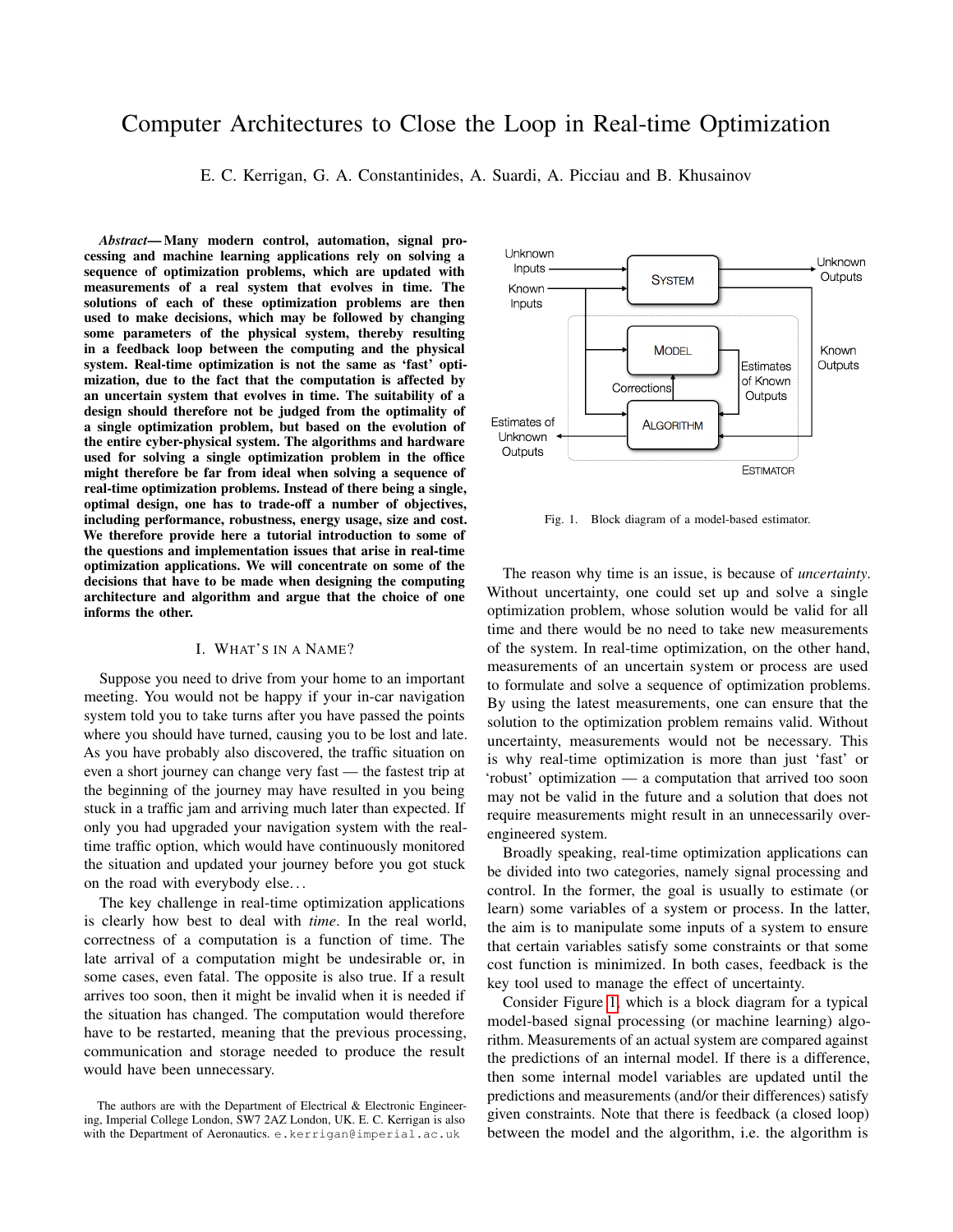

<span id="page-1-0"></span>Fig. 2. Block diagram of a model-based controller.

trying to control the model to ensure that the model and system outputs satisfy some criteria.

One popular type of optimization-based signal processing method, of which the popular Kalman filter is a special case, is Moving Horizon Estimation (MHE) [1]–[3]. In MHE, only a finite amount of measured data is kept in memory. At each sample instant, the oldest measurements are used to update the data of an optimization problem before being removed in order to make space for new measurements. Once the data is updated, the optimization problem is solved in order to produce estimates of the physical system state sequence, parameters, unmeasured inputs and measurement noise.

It is interesting to compare Figure [1](#page-0-0) with Figure [2,](#page-1-0) which is a block diagram of a typical control (or automation) system. Measurements of a physical system or process are compared against the predictions of an internal model. If there is a difference, then some model variables and the inputs to the actual system are updated until the predictions and the measurements satisfy some constraints. There is feedback between the algorithm and the system as well as the algorithm and the model. Note also that there is a difference between Figure [1](#page-0-0) and Figure  $2 - in$  Figure 1 the known input of the system is also an input of the algorithm, whereas in Figure [2](#page-1-0) the known input of the system is an output of the algorithm.

Model Predictive Control (MPC) is a very popular optimization-based control method [2], [4]. In MPC, only part of the solution to an optimization problem is used to update the control input after each sample instant. At each sample instant, a new measurement is taken in order to update the data to the optimization problem, often after first solving an estimation problem. The optimization problem is then solved with the new data in order to compute a new control update.

There has been considerable research in the MPC and MHE communities in the last few decades in the development of efficient algorithms for real-time optimization [4], [5]. Much of this literature abstracts away the hardware details of the computing system on which the algorithm will be implemented. However, recently there has been a growing interest in understanding how best to exploit the particular

features of certain processors for real-time optimization, which has opened up new application areas for real-time optimization.

The aim of this paper is therefore to give a tutorial introduction on computer architectures and in order to help inform the choice real-time optimization algorithm, and vice versa. The development has been kept at a high level in order to allow for a relatively large readership, which will hopefully include advanced undergraduates, practising engineers and expert researchers who would like to know a little bit more about the state of the art and future trends.

Much of the discussion here also applies to numerical algorithms in general and not just real-time optimization. In many cases it makes sense to first explore the limits of existing methods and architectures in order to justify the need for developing new, tailor-made solutions. When doing fundamental research on any specific topic, such as real-time optimization, it is also often the case that new results and design methods of more general interest are developed.

The paper does not attempt at providing mathematically rigorous answers or design procedures to well-defined questions on how best to match current algorithms to current hardware, or vice versa. This is partly because the combination of algorithms, hardware and questions are too numerous for an introduction to this topic, but mostly because this is a significant research activity still in its early stages. Instead, we will give a flavour of the variety of design choices and trade-offs that could be made and have included references to selected papers that aim to provide answers to particular questions.

Section [II](#page-1-1) argues that, when assessing the performance of a real-time optimization algorithm, one should not consider the behavior of the algorithm in isolation, but instead consider the performance of the combined cyber-physical system. Section [III](#page-3-0) defines a general class of mathematical problems that arise in real-time optimization applications, where the sequence of optimization problems is an explicit and/or implicit function of time and the outputs of the resulting cyberphysical system. A brief introduction to the main concepts in computer architecture, relevant to real-time optimization, are given in Section [IV.](#page-4-0) Section [V](#page-8-0) discusses some of the advantages and disadvantages of current hardware and software technologies for implementing real-time optimization algorithms. A very brief look into the future of computer architectures is given in Section [VI](#page-11-0) before presenting some concluding remarks in Section [VII.](#page-12-0)

# <span id="page-1-1"></span>II. TIME AND UNCERTAINTY IN CYBER-PHYSICAL **SYSTEMS**

Suppose that, as depicted n Figure [3,](#page-2-0) we have a causal, dynamic system

$$
P: (u, w) \mapsto (y, z)
$$

that evolves in (real-world) time with measured output  $y$ :  $\mathbb{R} \to \mathcal{Y}$  and where  $u : \mathbb{R} \to \mathcal{U}$  are (control) inputs that can be changed/manipulated in time. The output  $z : \mathbb{R} \to \mathcal{Z}$ includes measured and unmeasured variables that we wish to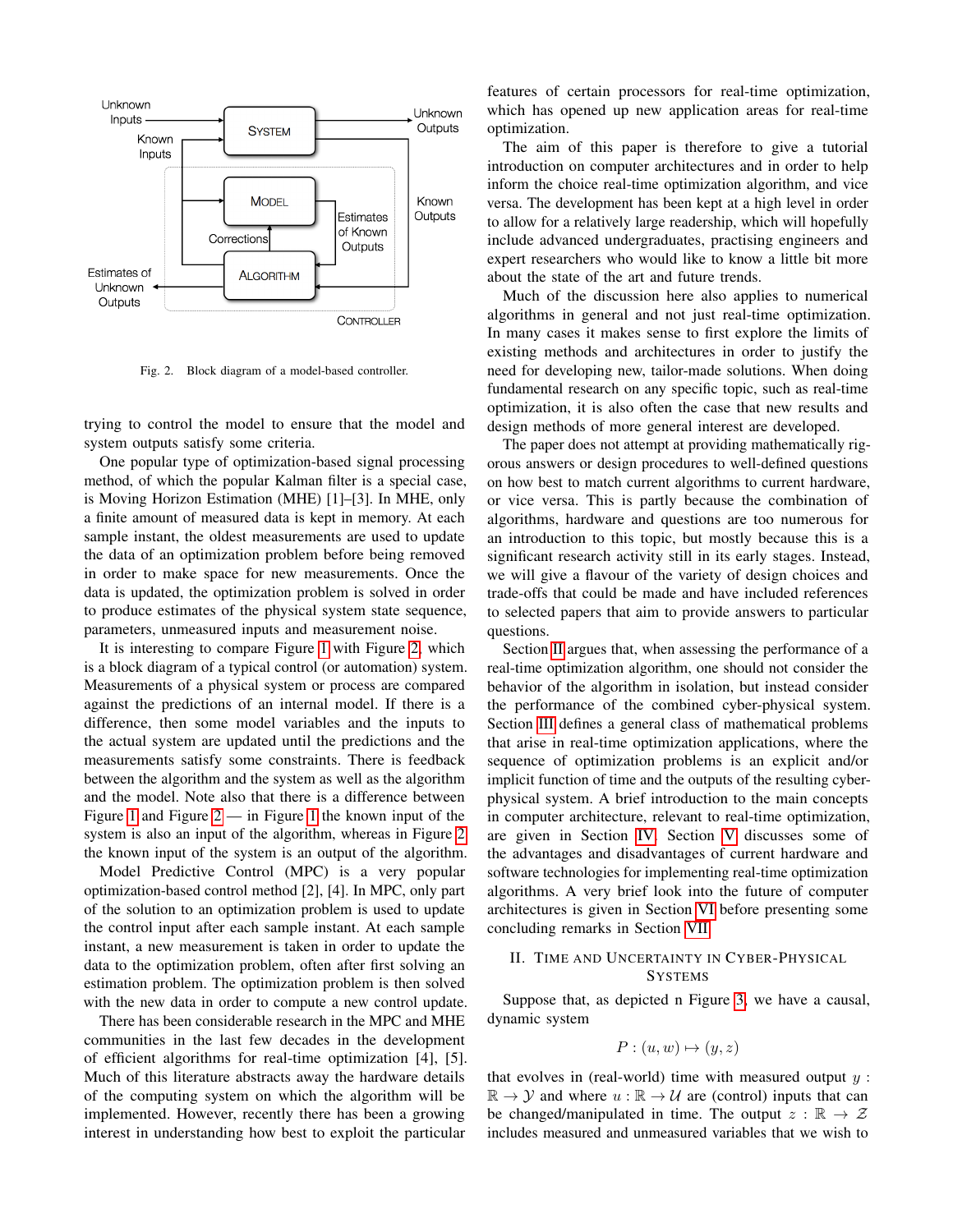

<span id="page-2-0"></span>Fig. 3. Block diagram of a cyber-physical system

estimate, optimize, constrain or regulate. The input  $w : \mathbb{R} \to$  $W$  represents unknowns, which include measurement noise, unmeasured disturbances, time-varying set-points that are not known in advance, uncertain parameters and unmodelled dynamics.

The computing system, which contains an implementation of the real-time optimization algorithm, is a strictly causal dynamic system

$$
C: (y, e) \mapsto (u, v),
$$

where the input  $e : \mathbb{R} \to \mathcal{E}$  represents computational errors, e.g. due to finite precision arithmetic errors, early termination of the algorithm or because the solver could only compute a locally optimal point. The output  $v : \mathbb{R} \to V$  contains results of computations, including estimates of the accuracy and precision of these computations.

One of the main points to note is that the performance and robustness of a real-time optimization algorithm should be evaluated by including the evolution of the physical system in the analysis. In other words, the correctness of the realtime optimization algorithm should be based on whether the cyber-physical system

$$
H: (w, e) \mapsto (z, v)
$$

satisfies given constraints on performance and robustness.

The abstract ideas above can be illustrated with a simple optimal control example. Consider the problem of computing the input trajectory (with  $\mathcal{U} := \mathbb{R}$ ) to an integrator such that the output (with  $\mathcal{Y} := \mathbb{R}$ ) is driven from zero to one in one second, while minimizing the integral of the square of the input. Suppose a given computer system (i.e. algorithm and hardware) is guaranteed to produce a feasible trajectory to this problem in  $\delta$  seconds and that the input is arbitrarily set to zero until a result is available. The optimal control problem can therefore be defined as solving the following infinite-dimensional optimization problem:

$$
(u^*(\cdot,\delta), y^*(\cdot,\delta)) := \arg\min_{(u,y)} V(u)
$$
 (1a)

subject to

$$
y(0) = 0, y(1) = 1,
$$
 (1b)

$$
u(t) = 0, \,\forall t \in [0, \delta), \tag{1c}
$$

$$
\dot{y}(t) = u(t), \,\forall t \in [0,1) \text{ a.e.,}
$$
 (1d)

where the cost function

$$
V(u) := \int_0^1 u(t)^2 dt.
$$
 (1e)

It is possible to prove that the optimal input trajectory is given by

$$
u^*(t,\delta) = \begin{cases} 0 & \forall t \in [0,\delta) \\ 1/(1-\delta) & \forall t \in [\delta,1) \end{cases}
$$
 (2)

and that the minimum of the cost function is given by

$$
V^*(\delta) := V(u^*(\cdot, \delta)) = 1/(1 - \delta).
$$
 (3)

Note that  $V^*$  is a continuous, monotonically increasing function of the delay  $\delta$ .

Of course, this is a trivial example for which it is arguably not necessary to use a numerical method and a computer to produce the solution. However, it will suffice for our purpose in making an important point about real-time optimization, namely that the correctness of a computation should be expressed as a function of time.

Consider, for the sake of illustration, that the computer generates a sequence of feasible, but sub-optimal input trajectories of the form

$$
\tilde{u}(t,\delta,\mu) := \begin{cases}\n0 & \forall t \in [0,\delta) \\
\mu & \forall t \in [\delta,2\delta) \\
(1-\mu\delta)/(1-2\delta) & \forall t \in [2\delta,1)\n\end{cases}
$$
\n(4)

where  $\mu \in \mathbb{R}$  changes at each iteration of the algorithm. The resulting value of the cost function for this trajectory is

<span id="page-2-1"></span>
$$
V(\tilde{u}(\cdot,\delta,\mu)) = \mu^2 \delta + \frac{(\mu\delta - 1)^2}{1 - 2\delta}.
$$
 (5)

Note that if  $\mu = 1/(1 - \delta)$ , then the trajectory  $\tilde{u}$  is optimal, i.e.  $V(\tilde{u}(\cdot,\delta,1/(1-\delta)))=V^*(\delta).$ 

Suppose that it takes  $\delta = 0.4$  s for the computer to find the optimal input sequence, i.e.  $\mu \approx 1.67$  after termination. The optimal value of the cost function in this case is  $V(\tilde{u}(\cdot,\delta,\mu)) = V^*(\delta) \approx 1.67$ . It follows from [\(5\)](#page-2-1) that a smaller latency  $\delta$  results in a lower value for the minimum. Hence, it is possible that a sub-optimal trajectory to the optimal control problem [\(1\)](#page-2-2) with a smaller  $\delta$  will result in a lower value of the cost function than an optimal trajectory with a larger  $\delta$ .

Consider therefore the scenario where it is known in advance that the algorithm will be terminated prematurely at  $\delta = 0.2$  s and that the data of the optimal control problem [\(1\)](#page-2-2) is updated to reflect this. Suppose it turns out that the resulting sub-optimal trajectory<sup>[1](#page-2-3)</sup> has  $\mu = 0.5$ , hence the resulting value of the cost function is  $V(\tilde{u}(\cdot,\delta,\mu)) = 1.4$ . In other words, a trajectory that is sub-optimal for  $\delta = 0.2$  s results in a lower cost than a trajectory that is optimal for  $\delta = 0.4$  s.

<span id="page-2-2"></span>This example demonstrates that, because the physical system continues to evolve with time while the computation is being carried out, it might be better to implement a result with some numerical error (such as sub-optimality) instead of an exact or more accurate answer at a later time. Furthermore, the physical system is constantly subject to unknowns and there is nearly always some modelling error. One might therefore be

<span id="page-2-3"></span><sup>1</sup>The optimal trajectory for  $\delta = 0.2$  has  $\mu = 1.25$  with  $V(\tilde{u}(\cdot, \delta, \mu)) =$  $V^*(\delta) = 1.25$ .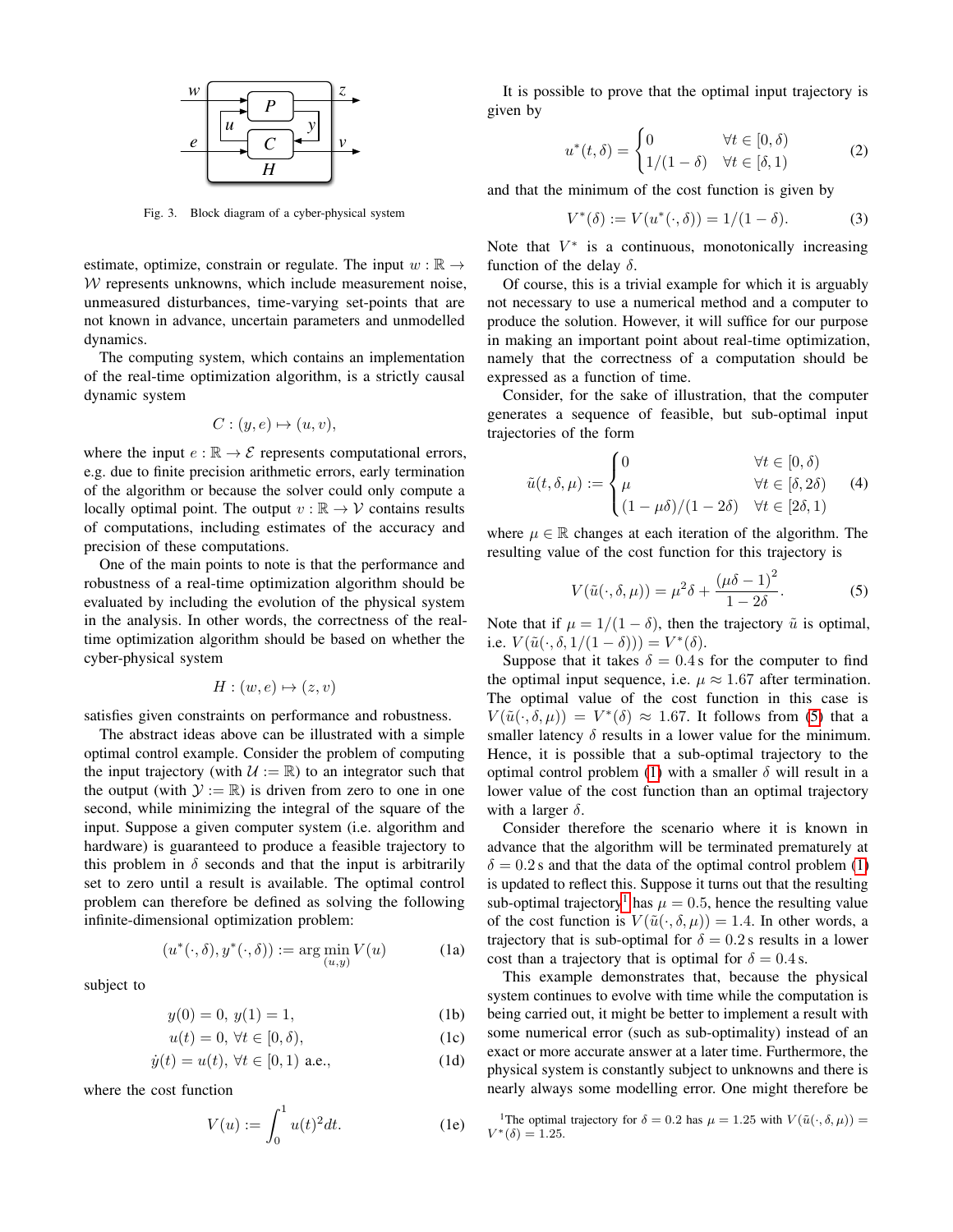able to use a cheaper microprocessor and simpler algorithm, but increase the measurement, actuation and communication rate, while improving the performance as judged from the perspective of the continuous-time physical system.

Methods for real-time optimization build on 'efficient', 'fast' or 'robust' optimization theory. However, because of the presence of uncertainty and the fact that time does not stop, real-time optimization has its own unique set of features, problems and solutions, which do not necessarily arise in other areas of optimization.

## III. REAL-TIME OPTIMIZATION

<span id="page-3-0"></span>In real-time optimization, one has to solve a sequence of optimization problems where only part of the problem data changes explicitly or implicitly with time. Each problem in the sequence is typically of the form

<span id="page-3-1"></span>
$$
\min_{x} \{ J(x, d, t) \mid x \in X(d, t), \ d = D(y, v, t) \}, \tag{6}
$$

where  $t \in \mathcal{T} \subset \mathbb{R}$  denotes (real-world) time and  $x \in \mathcal{X}$ is the decision variable, which can include estimates of the parameters of the physical system, as in signal processing applications, and/or variables that are to be fed back into the physical system, as in control applications. The time-varying component of the problem data  $d$  is given by a function  $D: \mathcal{Y} \times \mathcal{V} \times \mathcal{T} \rightarrow \mathcal{D}$  of the measured outputs, previous computations and time, while  $J : \mathcal{X} \times \mathcal{D} \times \mathcal{T} \rightarrow \mathcal{J}$  is the cost function and  $X : \mathcal{D} \times \mathcal{T} \to \mathcal{X}$  defines the set of feasible points.

An important point is that the data  $d$  often only changes slightly from one time instant to the next. Furthermore, in many practical applications, the size of this difference tends to zero as the difference between time instants tend to zero. This fact can be exploited at both the algorithmic and hardware level to design efficient optimization solvers. For example, one could modify previous computations to 'warm-start' the optimization solver with a good initial point in order to reduce the number of iterations, minimize the amount of access to slower, off-chip memory and decrease the bandwidth required for communication between various sub-systems.

## *A. Dynamic Optimization*

The optimization problem [\(6\)](#page-3-1) may be defined in a variety of ways. In many cases, such as MPC and MHE, a dynamical model of the physical system is employed to define an optimal control or estimation problem, which can be mapped into an equivalent infinite- or semi-infinite dimensional optimization problem. This problem is usually discretized in order to formulate a finite dimensional optimization problem, which can then be solved using a numerical method. This so-called *dynamic optimization* problem often has a particular structure, which can be exploited when designing and implementing a real-time optimization solver [5], [6].

In many cases, the dynamic optimization problem can be written in the form:

<span id="page-3-2"></span>
$$
\min_{q \in \mathcal{Q}, s \in \mathcal{S}} \sum_{i=0}^{N-1} \ell(q_i, s_i, s_{i+1}, i, d, t)
$$
 (7a)

subject to

$$
f(q_i, s_i, s_{i+1}, i, d, t) = 0, i = 0, ..., N - 1,
$$
 (7b)

$$
g(q_i, s_i, s_{i+1}, i, d, t) \le 0, i = 0, ..., N - 1,
$$
 (7c)

where the problem data  $d$  changes at each time instant  $t$  and  $\ell$  is the stage cost. Estimates of the state or parameters of the dynamical system are usually included in the sequence  $s :=$  $(s_0, \ldots, s_N)$ , while the sequence  $q := (q_0, \ldots, q_{N-1})$  often includes estimates of the unmeasured and manipulated/control inputs. The equality constraints defined by the function f often arise due to the dynamic model of the physical system and path constraints, while the inequality constraints defined by g capture physical, performance, safety and other constraints.

A key observation here is that [\(7\)](#page-3-2) can be re-written as an optimization problem for which the cost and constraint functions are block separable, provided the decision variable is defined by interleaving the components of  $s$  and  $q$  as  $x := (s_0, q_0, s_1, q_1, \ldots, s_{N-1}, q_{N-1}, s_N)$ . If  $\ell, f$  and g are sufficiently differentiable, then the Jacobian and Hessian of the optimization problem are block tridiagonal. This structure can be exploited with efficient implementations of direct [7] or iterative [8] sparse linear algebra algorithms [5], [6], [9].

## *B. Matching Algorithms and Hardware*

The sequence of problems that need to be solved at each time instant can take many different forms, from unconstrained linear least squares problems to constrained nonlinear optimization problems, such as quadratic or semidefinite programs. Since the performance of an algorithm is a function of the computer architecture of the system on which it is implemented, the choice of one has to inform the other and vice versa. Examples of this include:

- Direct methods for solving linear systems, such as Cholesky factorization, often include many square root computations, which are significantly more complicated to realise in hardware than addition, and can be very difficult to parallelise. Some iterative methods, such as the conjugate gradient method, have relatively few square root computations and are also much easier to parallelise. On the other hand, Cholesky factorization is often less sensitive to truncation and round-off errors than the conjugate gradient method.
- The matrices that are generated at each iteration of an interior point method often have the same size, whereas this is not the case with active set methods [10]. It can be easier to map algorithms to hardware if the matrices are of the same size. On the other hand, in some situations it might be better to generate a sequence of matrices whose dimensions are time-varying, but smaller.
- Newton-based methods involve computing second-order derivates and solving a sequence of linear equations. Though second-order methods have superior convergence rates compared to first-order methods, which only use gradient information, first-order methods are often easier to implement and might be preferable to second-order methods in certain applications [11].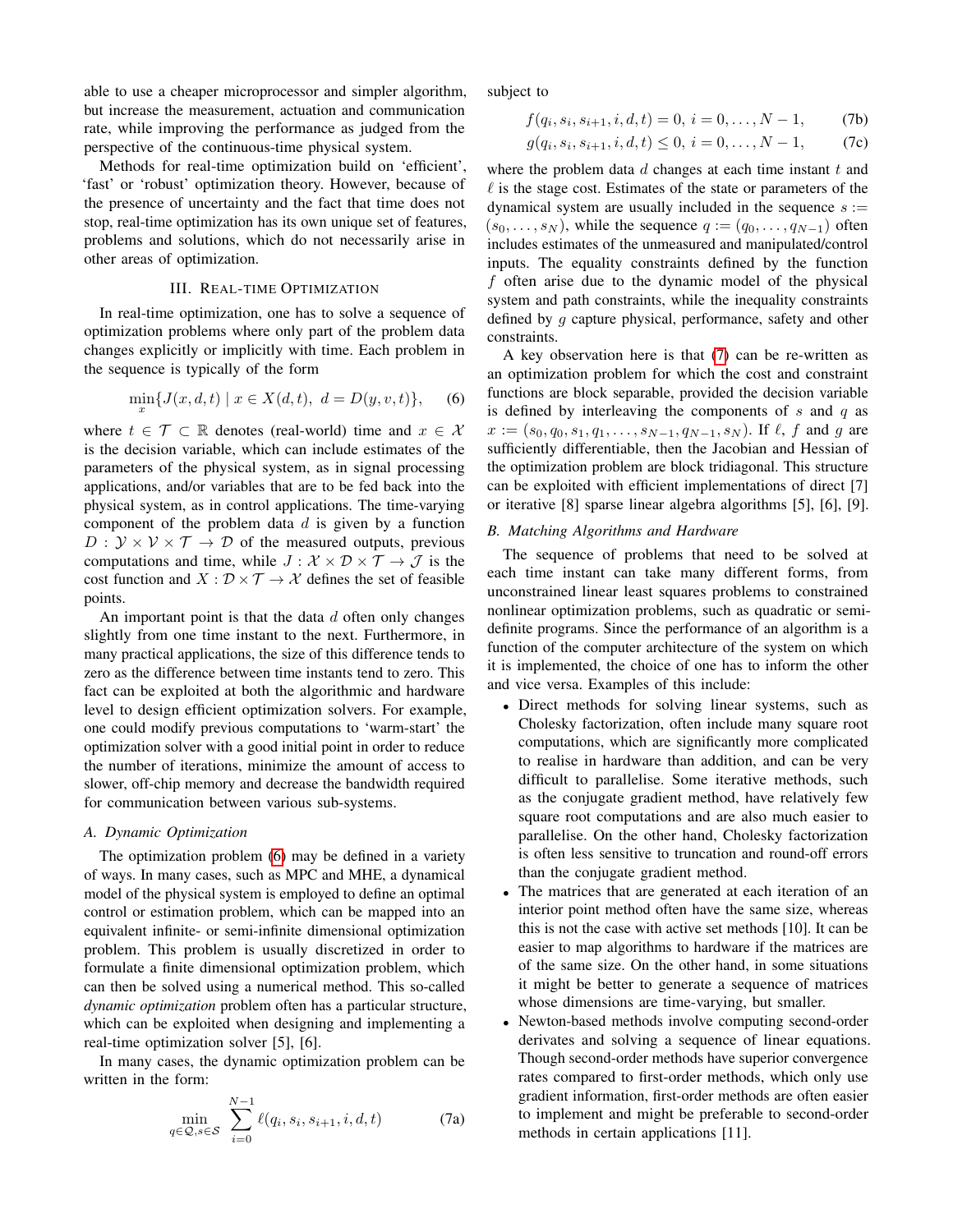Algorithmic parameters could also affect the required computational resources and hence the overall performance of the cyber-physical system. For example,

- Including a high-order model of the dynamics of the system in the optimization problem might provide more accurate answers, but is likely to require more computational resources. Since the actual system is subject to disturbances inbetween sample instances, it might be better to use a low-order, less accurate model if the time between samples can be reduced, so that new measurement can be used to correct for errors.
- One might be able to trade off the number of iterations and accuracy of computations at various levels in an algorithm against the final result. For example, with inexact Newton methods the resulting linear equations are only solved approximately using iterative solvers, such as the conjugate gradient method. This might result in more Newton steps, but since each iteration is more efficient than for an exact Newton method with Cholesky factorizations, the overall time taken by an inexact method might be less than that for an exact method [12].

## IV. COMPUTER ARCHITECTURES

<span id="page-4-0"></span>The computing system is a standalone computer or embedded system that executes the optimization algorithm and communicates with the physical or other computing systems. This is a causal system where the following tasks are executed in a certain amount of time:

- *acquisition phase*: read the output data from the physical system or neighboring computing system;
- *processing phase*: execute the algorithm, processing input data together with the data stored locally;
- *output phase*: output the results of the computation to the physical system and send information to the neighboring computing systems.

Figure [4](#page-4-1) shows the resulting computer architecture, which consists of three main sub-systems: processor, communication and storage. The processor (Section [IV-A\)](#page-4-2) is the computational unit of the system, where the optimization algorithm runs. The communication module (Section [IV-B\)](#page-6-0) transfers data in and out via sensors, actuators and network interfaces. Finally, the storage module (Section [IV-C\)](#page-6-1) is an external memory that allows one to store algorithm setup data, intermediate data and results whenever this data does not fit into the limited-size internal processor memory.

When designing the computer architecture, there is a large choice of processor, communication and storage modules available to purchase and connect. However, the computer architecture is tightly coupled with the optimization algorithm when the objective is to build a high performance system. In Section [IV-D](#page-7-0) we will discuss this relationship and the main design trade-offs involved. We will also introduce a systematic co-design methodology to address the problem.



<span id="page-4-1"></span>Fig. 4. Computing sub-systems

#### <span id="page-4-2"></span>*A. Processing*

The processor is the computational device that executes the optimisation algorithm. The performance of the algorithm, in terms of execution delay and quality of the results, depends on how well the algorithm can be mapped onto the available processor's computing resources. Many design techniques can be embraced to achieve a target computing performance. They range from inferring parallellization and pipelining data instruction processing (Section [IV-A.1\)](#page-4-3) to selecting the appropriate numerical precision and accuracy (Section [IV-](#page-5-0)[A.2\)](#page-5-0).

<span id="page-4-3"></span>*1) Parallel Processing:* The execution time of an optimization algorithm depends on how the algorithm itself can be mapped onto the processor architecture. A classical approach to reduce the execution time is to perform many computations simultaneously, i.e. in parallel. However, this technique can only be embraced if the target processor architecture supports this and the algorithm allows concurrent computations. For example, the multiplications in a dot product can be parallelized, but not conditional branches. On the other hand, a multicore CPU or a GPU have a specific hardware architecture that enables these types of parallellizable operations, but many micro-controllers do not.

Parallelism can be exploited at different levels within an algorithm:

- *Task level* is the case when the calculations can be split across multiple processing units and processed at the same time using either the same or different sets of data. Two processor architectures are suitable for this type of parallelism: i) multicore CPU-like multiple instruction, multiple data (MIMD), where each computational unit can perform different operations on different data sets; ii) GPU-like single instruction, multiple data (SIMD), where the same operation is executed at the same time over many data sets. As an example, the former is suitable to implement linearization algorithms and the latter to implement dense matrix-by-vector multiplication.
- *Instruction or data pipelining* is a technique where a set of instructions/operations are arranged into a sequence of dependent steps executed concurrently and by different hardware circuits. This approach increases the throughput, but does not reduce the execution time. Pipelining at instruction level is available in most CPU-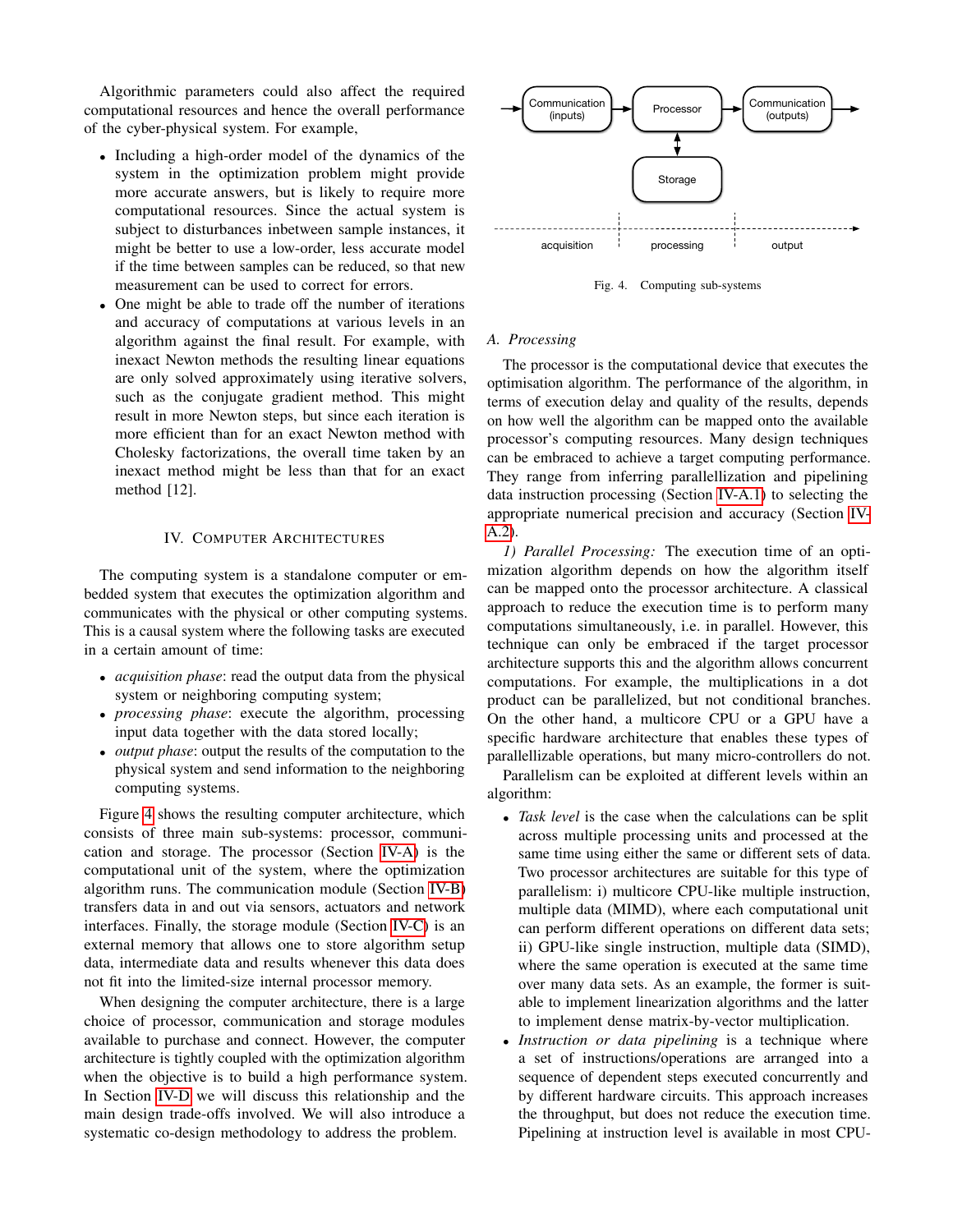<span id="page-5-1"></span>

| <b>Algorithm 1</b> Example algorithm |                        |  |  |  |
|--------------------------------------|------------------------|--|--|--|
| $z = x + y$                          |                        |  |  |  |
| $w = \alpha \cdot x$                 |                        |  |  |  |
| $v = w \odot x$                      |                        |  |  |  |
|                                      |                        |  |  |  |
|                                      |                        |  |  |  |
| 35 <sub>0</sub>                      |                        |  |  |  |
| 30 <sup>2</sup>                      | • no parallelism       |  |  |  |
|                                      | ♦ pipeline parallelism |  |  |  |

■ task parallelism

Fig. 5. Comparison of different types of parallelism on the resources usage (compute units) and execution time (latency) of Algorithm [1](#page-5-1) when  $n = 10$ .

<span id="page-5-2"></span> $\frac{0}{0}$   $\frac{1}{2}$   $\frac{4}{4}$   $\frac{6}{6}$   $\frac{8}{8}$  10

and GPU-like architectures and pipelining at data level is available in FPGAs.

• *Bit level* exploits parallelism for the execution of a single operation (i.e. addition, multiplication, etc.) so that the computation is completed in one clock cycle. Nowadays, this type of parallelism is available on most processor architectures.

Consider Algorithm [1,](#page-5-1) composed of a sequence of three vector operations (e.g. operations within the loop of a gradient-based optimization algorithm) in order to illustrate the advantages/disadvantages of task and pipeline parallelism: where  $\alpha$  is a scalar and  $x, y, z, v \in \mathbb{R}^n$ . Figure [5](#page-5-2) shows resources usage (compute units) and algorithm execution time (latency) for an implementation without parallelism and with task and pipeline level parallelism. It could be noted that:

- The case with no parallelism is the slowest, but uses just one compute unit. Each element of the resulting vector will be computed every 3 time steps and all the results will be computed in  $3n$  time steps. This would be the case when a single-core CPU or a micro-controller is used.
- Task level parallelism is the fastest. In the best case, this takes a number of steps equal to the number of operations (3 for our example) to provide the result, but requires as many compute units as the dimension  $n$  of the the vectors. A multi-core CPU or a GPU processor architecture supports this type of parallelism.
- Pipeline parallelism is a compromise approach. This provides a smaller delay and higher throughput (1 unit time), compared to the sequential case, while at the same time requiring fewer resources compared to task parallelism. This approach is commonly used in FPGA

processors.

<span id="page-5-0"></span>*2) Number Representation:* Choosing an appropriate way for representing numerical data may have a significant effect on the speed, robustness and cost of the entire cyberphysical system. Conventional optimization platform design approaches propose developing the high-level algorithm, followed by hardware implementation with a certain type of number representation. This decoupled approach leads to sub-optimal results, since some of the hardware platform capabilities are left unexploited [13].

The vast majority of today's computational platforms use either *floating* or *fixed point* arithmetic. A binary representation of a floating point number consists of three components: sign bit, mantissa and exponent, which defines the location of the radix point relative to the mantissa and hence determines the dynamic range. The term *dynamic range* is usually defined as the ratio of the maximal to minimal representable numbers. The first bit of the mantissa is assumed to be 1 and not explicitly stored in the *normalized* form. In contrast to floating point, fixed point data representation allocates a fixed number of bits for the integer and fraction parts without any flexibility in terms of the radix point location.

The high dynamic range of floating point arithmetic is achieved at the cost of increased latency, silicon usage and power consumption. Since exponents of two numbers are not the same, in general, even simple addition is preceded by denormalization and followed by normalization. For example, in some FPGAs fixed point addition of 32 bit numbers requires one clock cycle and 32 Lookup Tables (LUTs), whereas addition of IEEE 754 single precision floating point numbers with the same bit length would employ 500 LUTs and take 6 clock cycles at 350MHz clock rate [14]. On the other hand, fixed-point arithmetic introduces additional overflow and round off errors. Overflow errors happen due to lack of dynamic range and can be avoided by pre-calculating the largest possible absolute value and allocating an appropriate scaling factor. It is also essential to prove stability of iterative optimization algorithms under the presence of round-off errors. Even transforming the original problem to fixed point representation may lead to loss of favorable properties of the objective function, such as convexity, or distort the set of feasible points [15].

Depending on the application, it might be justifiable to use other types of data representation, other than fixed and floating point. For instance, a logarithmic data representation is well suited for multiplication and division operations, while preserving high dynamic range [16], [17]. Another example of alternative arithmetic is dual-fixed point, which combines the advantages of fixed and floating point computations [18].

Figure [6](#page-6-2) demonstrates how the number of fraction bits for a fixed point data representation affects algorithm execution time, resource utilization and closed-loop performance of the entire cyber-physical system. The results were obtained from hardware-in-the-loop (HIL) simulations of a fast gradientbased [15] model predictive controller for a mass-springdamper system with  $n = 10$  states and  $m = 5$  inputs. The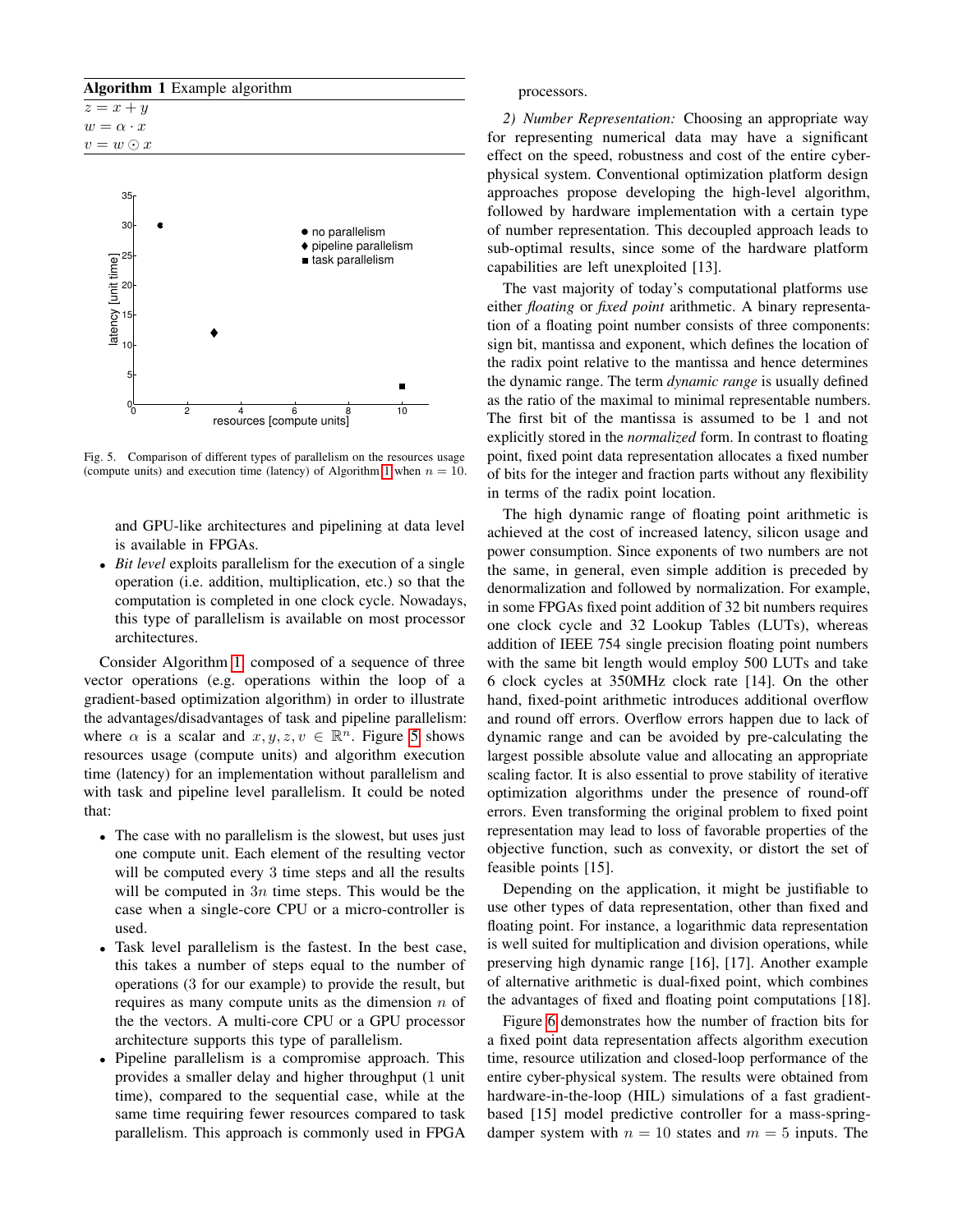

<span id="page-6-2"></span>Fig. 6. Latency of a fast gradient optimization-based controller, FPGA resource usage and closed-loop system performance as a function of number of fraction bits. The number of integer bits is fixed to 8. A lower closed-loop cost implies better performance.

plant dynamics

$$
x_{k+1} = Ax_k + Bu_k \tag{8}
$$

were simulated on a desktop computer while, the controller was implemented on the programmable logic of a Xilinx Zynq-7020 system-on-a-chip. The optimal control problem for the horizon N and the initial condition  $\hat{x}$  was formulated as follows:

$$
\min_{\substack{u_0...u_{N-1} \\ x_0...x_N}} \frac{1}{2} x_N^T P x_N + \sum_{k=0}^{N-1} \left(\frac{1}{2} x_k^T Q_d x_k + \frac{1}{2} u_k^T R_d u_k\right) \tag{9a}
$$

subject to

$$
x_0 = \hat{x},\tag{9b}
$$

$$
x_{k+1} = Ax_k + Bu_k, \quad k = 0, 1, ..., N - 1 \quad (9c)
$$

$$
u_{min} \le u_k \le u_{max}, \quad k = 0, 1, ..., N - 1 \quad (9d)
$$

where  $Q_d \in \mathbb{S}_{+}^n$ ,  $R_d \in \mathbb{S}_{++}^m$  and  $P \in \mathbb{S}_{++}^n$  are state, input and terminal penalty matrices accordingly.  $\mathbb{S}^n_{++}(\mathbb{S}^n_{+})$  denotes a set of positive (semi-)definite matrices of size  $n$ . Performance of the cyber-physical system was measured with the closed-loop cost function:

$$
V(\mathbf{u}, \mathbf{x}) = \sum_{k=0}^{N_{sim}-1} \left(\frac{1}{2} \mathbf{x}_k^T Q_d \mathbf{x}_k + \frac{1}{2} \mathbf{u}_k^T R_d \mathbf{u}_k\right)
$$
(10)

where the input sequence  $\mathbf{u} = [\mathbf{u}_1^T, \mathbf{u}_2^T, \dots, \mathbf{u}_{N_{sim}-1}^T]^T$  and where the input sequence  $\mathbf{u} = [u_1, u_2, \dots, u_{N_{sim}-1}]^T$  and state sequence  $\mathbf{x} = [x_1^T, x_2^T, \dots, x_{N_{sim}-1}]^T$  were obtained from HIL simulations.

The notable point on the graph is that after reaching a certain number of bits (6 bits in this case), no significant performance improvement is detected. Hence, there is no need to waist resources by introducing redundant precision. This example illustrates that number representation for realtime solvers should be chosen with respect to the closedloop system, rather than just considering the accuracy of the optimization solver on its own.

#### <span id="page-6-0"></span>*B. Communication*

The communication sub-system is responsible for communicating between:

- the computing system and the *physical world* to sample the current system states and provide the control action in control applications. Sampling the physical system by taking measurements affects the optimization algorithm under many aspects. First of all, the sampling action involves reading the *analog* output of the physical system, which evolves in time. Therefore, this sampling should ideally be as fast as possible in order to acquire the exact value. Secondly, the sampled analog value is quantized and converted into digital form. This process introduces an error in the measurement that must be considered during the design of the optimization algorithm and is also one of the reasons why feedback is used.
- computing *sub-systems*. This is a communication channel that enables the data movement between sub-systems, such as storage and processors or between processors for a multi-processor system. Because the main role of this link is to transfer data in and out of sub-systems, it is fundamental as to how much data can be moved in a unit of time (*data transfer rate*) and how much time data takes to move from one sub-system to another (*latency*). The ideal case would be to have the latency the small as possible and the transfer rate as high as possible.
- *external systems*, such as other nodes in a distributed optimization network. This communication link shares the same features of the one between sub-systems, but with the difference that the data has to be sent to a remote location. Thus, more energy is required when moving data.

## <span id="page-6-1"></span>*C. Storage*

The storage sub-system is an external memory used to store data needed during the optimization algorithm processing when the processor internal memory is not enough. Many storage types exist, and the selection of the right one is crucial for a real-time computing system. The main parameters that describe a storage system are:

- *Size*: how much data can be stored.
- *Latency*: time taken to read/write a data from/to storage.
- *Data transfer rate*: amount of data transferred in a unit of time in/out of storage.

These performance parameters vary according to the storage type. As an example, Table [I](#page-7-1) reports the typical current performance for three classes of storage systems: DDR3 RAM memory, solid state drives (SSD) and magnetic hard disk drives (HDD).

Firstly, it should be noted that there is a trade-off between storage size and speed (both latency and data rate): a big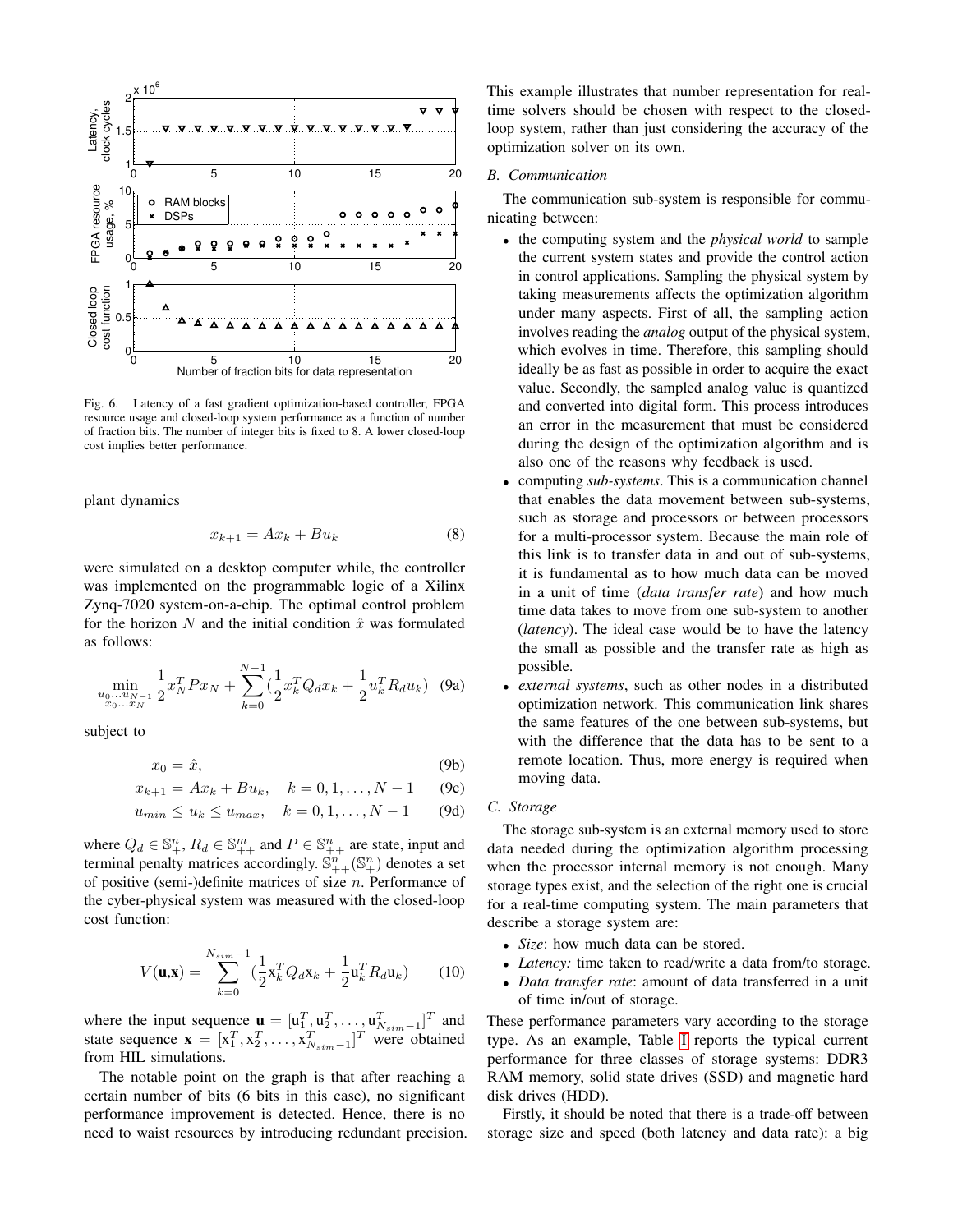TABLE I STORAGE SYSTEM PERFORMANCE

<span id="page-7-1"></span>

| Storage type    | Size    | Latency        | Data transfer rate |
|-----------------|---------|----------------|--------------------|
| DDR3 RAM memory | $10$ GB | 1 ns           | 16 GBps            |
| SSD             | 500 GB  | $100 \mu s$    | 250 MBps           |
| Magnetic HDD    | 1 TB    | $3 \text{ ms}$ | 60 MBps            |

storage system is much slower than a small one. On the other hand, it is also important to keep the processor fed with data to process and not to stall the computation because of missing data. Data access speed depends on the algorithm and how the data is stored in memory. As an example, consider the elements of a vector stored in contiguous memory areas. If the algorithm accesses the vector elements in the same sequence as they have been stored, it makes sense to have a high data transfer rate. This will be the case when dense linear algebra is involved. On the other hand, if the algorithm accesses the vector elements in a random order, as is often the case in sparse linear algebra, the data transfer rate will be lower and it might happen that the processor is idle for a significant amount of time.

## <span id="page-7-0"></span>*D. Design Trade-offs*

Since the optimization algorithm and computational hardware are tightly coupled with each other, sequential design of the algorithm and hardware may lead to suboptimal designs. This is illustrated by the following example.

Consider a cost function

<span id="page-7-2"></span>
$$
V(x_s, x_h) := V_s(x_s) + V_h(x_h) + V_{coupling}(x_s, x_h) \quad (11)
$$

that reflects the performance of the closed-loop system as a function of software  $x_s$  and hardware  $x_h$  design variables (lower cost implies better performance).  $V_s$  and  $V_h$  are software and hardware terms, respectively, whereas  $V_{coupling}$ defines the interaction between the algorithm and computational platform. Conventional sequential design will propose minimizing  $V_s$  over  $x_s$  to design an algorithm, followed by minimizing  $V_h$  over  $x_h$  to implement the algorithm on hardware. Since the interaction term is not taken into account, the performance of the optimization solver cannot be expected to be as good as possible. Minimizing  $(x_s, x_h) \mapsto V(x_s, x_h)$ simultaneously with respect to  $x_s$  and  $x_h$  is the only way to achieve optimal performance. However, in practice it is extremely difficult both to formally define [\(11\)](#page-7-2) and solve the corresponding optimization problem.

Moreover, optimizing the performance of a closed-loop system is usually accompanied with optimizing computational resources, namely time, energy and space. For that reason, defining the co-design problem as a multi-objective optimization (MOO) problem appears to be a natural way of

formalizing the design trade-offs [19]:

<span id="page-7-3"></span>
$$
\min_{x_s, x_h} \begin{pmatrix} V(x_s, x_h) \\ T(x_s, x_h) \\ E(x_s, x_h) \\ S(x_s, x_h) \end{pmatrix}
$$
\n  
\nsubject to 
$$
x_s \in X_s
$$
\n
$$
x_h \in X_h
$$
\n(12)

with  $T$ ,  $E$  and  $S$  defining computational time, energy and space, respectively. Admissible sets  $X_s$  and  $X_h$  for software and hardware design variables reflect the design constraints.

The MOO problem [\(12\)](#page-7-3) can be tackled in at least two ways. The first approach is integrated generating and choosing (IGC). The method proposes minimizing an aggregate objective function (AOF) with respect to the constraints in order to obtain a Pareto optimal solution (i.e. a point where it is impossible to improve one objective function without worsening another). The most straightforward choice of AOF is a weighted sum of all objectives. However, in practice AOF cannot guarantee completeness nor evenness of the Pareto set, which motivates the development of two-phase methods, such as generate first-choose later (GFCL). GFCL implies first generating a set of Pareto optimal points so that the designer can make the final decision by choosing one single point from the set [20], [21].

Regardless of the method that is used for generating the Pareto sets, the MOO problem is usually reformulated as a sequence of single objective problems. The decision variables  $(x_s$  and  $x_h$ ) for those problems can be both continuous (discretization frequency, termination tolerance, chip clock frequency) and discrete (parallelization level, pipeline depth, model order), which makes solving the optimization problem non-trivial. Furthermore, derivative information is not always available for all objectives functions of [\(12\)](#page-7-3) or this information might be unreliable. Evaluation of an objective function itself can be a time consuming task in some cases. For instance, depending on the complexity of the circuit it may take up to several hours to perform a circuit synthesis and hence evaluate the time, energy and space taken by the hardware platform. Another issue is uncertainty, e.g. the same high level code might be compiled in different ways depending on many factors, including the vendor's software version. As a result, it turns out that computing derivatives can be expensive, unreliable or even impossible. Taking into account all these challengning properties, the most promising robust option to solve MOO design problem [\(12\)](#page-7-3) is to use derivative-free optimization [22].

It is theoretically possible to build an analytical model describing the relationship between design variables and objectives. Once the model is obtained the MOO can be tackled by suitable algorithms [22]. However, in practice it is extremely difficult to analytically describe the design objectives. To overcome this problem, dedicated expensive MOO algorithms can be employed. Expensive MOO algorithms accept the fact that it is extremely costly to evaluate the objective functions and efficiently utilize limited amount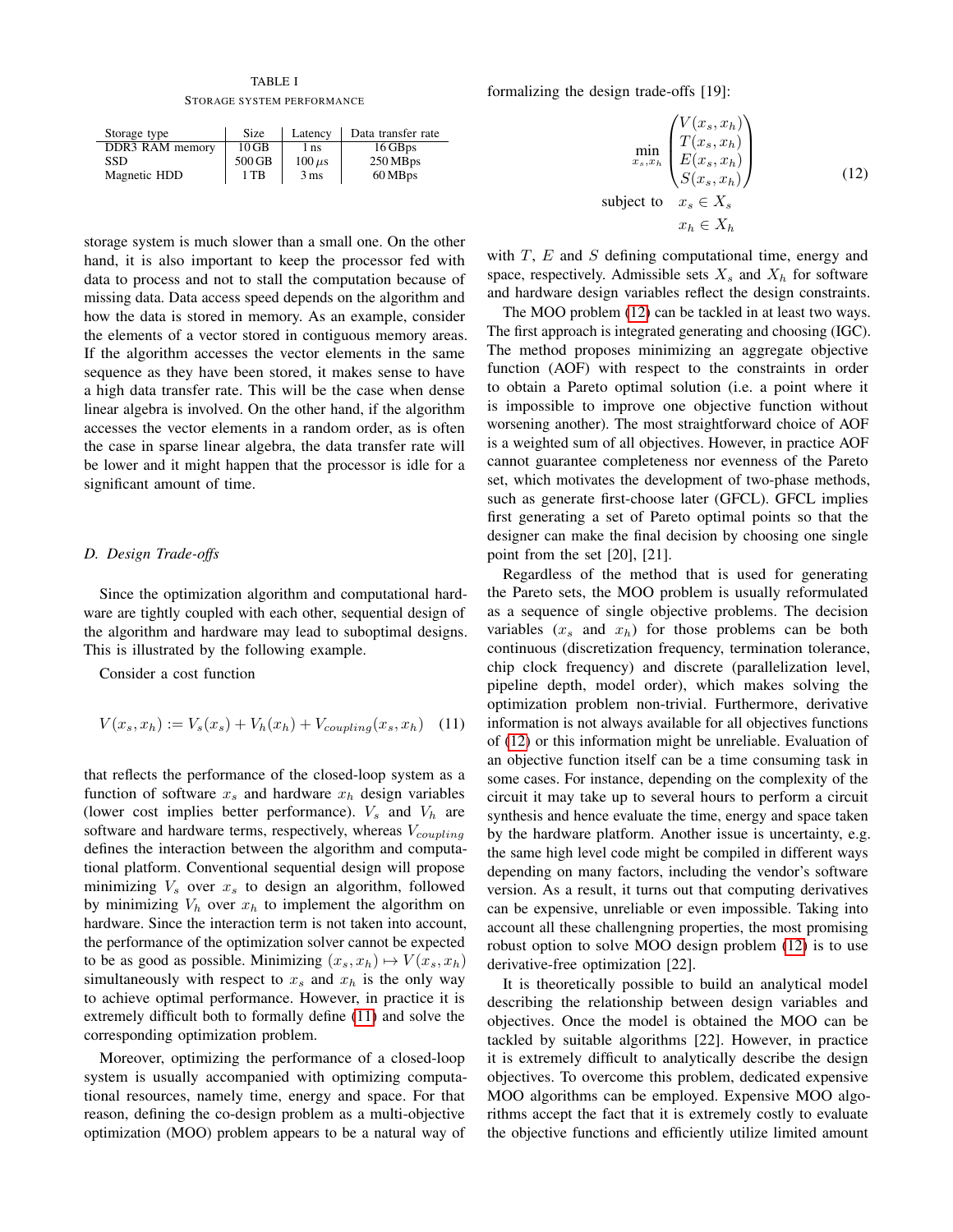

<span id="page-8-1"></span>Fig. 7. Trade-off between computational hardware resource usage and closed-loop performance of a cyber-physical system. Both functions are normalized to 1 with respect to maximum values. Resource usage is defined as arithmetic mean of flip-flops, lookup tables, BRAMs and DSPs relative utilization.

of evaluations to build a model and suggest the point for consecutive evaluation [23].

Consider an example of a co-design problem in relation to a model predictive controller (Figure [7\)](#page-8-1). The testcase is similar to the one from Section [IV-A.2.](#page-5-0) The controller horizon length and number of fraction bits for data representation were chosen to be software and hardware design variables, respectively. Two objectives that have to be traded-off against each other are the closed-loop cost function and FPGA resource usage. The plot demonstrates all possible designs, highlighting Pareto optimal solutions. Note that the Pareto frontier is not necessarily convex.

## V. CURRENT TECHNOLOGIES

<span id="page-8-0"></span>We give a brief overview of the advantages and disadvantages of current processors and software tools for implementing real-time optimization based algorithms.

## *A. Processors*

We discuss five types of processor: microcontroller, multicore central processing units (CPU), graphics processing units (GPU), field-programmable gate arrays (FPGA) and programmable logic controllers (PLC). These processor types are compared in Table [II.](#page-9-0)

*1) Microcontroller:* A microcontroller is a single chip that contains a memory unit, an input-output system and a processing unit. The aim of a microcontroller architecture is to provide low latency access to the input-output system at the expense of the capacity of the memory and the computational power of the processing unit.

For example, the microcontrollers of the Atmega family [24] contain a special analog-to-digital signal converter for measuring temperature and four interfaces to send data to other computing devices. However, they can only execute 20 million instructions per second, which is about 150 times fewer instructions per second than a smartphone CPU [25]. The device with the largest memory in this family of microcontrollers has a total capacity of 2 KB, just enough to store a square 27x27 matrix of real numbers. Nonetheless, these microcontrollers are at the core of the popular Arduino boards.

Processors with such small memories can be used for realtime optimization in practice. A microcontroller is suitable for the task if the optimization problem fits into the memory system and if the required computational latency is more than a millisecond. For example, a primal-dual interior point method for the control of an artificial pancreas on a microcontroller is reported in [26].

The power consumption of a microcontroller can be in the order of a mW [24]. This is about two hundred times smaller than that of a smartphone CPU [25]. Recent microcontroller architectures [27] have more computationally powerful processing units than in the past. These architectures are capable of doing floating-point arithmetic operations, so their computational performance is measured in floatingpoint operations per second (FLOPS). The best computational performance of microcontrollers is in the range of the hundreds of millions of FLOPS. Also, recent microcontroller architectures can carry out more computational tasks at the same time. However, more computationally powerful processing units come at the price of a power consumption that is closer to that of a smartphone CPU.

*2) Multi-core Central Processing Unit (CPU):* A multicore CPU is a computing device composed of two or more processing units. Multi-core CPUs can be found in desktop and laptop computers, but also tablet computers and smartphones. The design aim of a multi-core CPU is to execute many computational tasks at the same time, putting into effect a type of execution called multiple-instructionmultiple-data [28]. For example, a multi-core CPU can perform a matrix-vector multiplication with one processing unit and a dot product with another processing unit at the same time. Doing these operations in parallel can reduce the computational latency of the conjugate gradient method, for example [29, pp. 520–527].

Consuming up to 150 W [30] of power, multi-core CPUs can be used for real-time optimization when power consumption is not a primary concern. Compared to microcontrollers, CPUs have more sophisticated computational logic. For this reason, multi-core CPUs can process real numbers in both single and double floating point format, while most microcontrollers cannot. Also, compared to microcontrollers, multi-core CPUs have a higher clock frequency and can do more floating-point operations per second.

*3) Graphics Processing Unit (GPU):* GPUs are computing devices that consist of eight to sixteen special processors, called multi-threaded processing units (mPU), and a global memory that is shared between the multi-threaded processing units. Each mPU can execute a single instruction on many data sets.

For example, the high-range GPU Nvidia Tesla GK210 [31] has thirteen mPUs, and each one can process 2048 real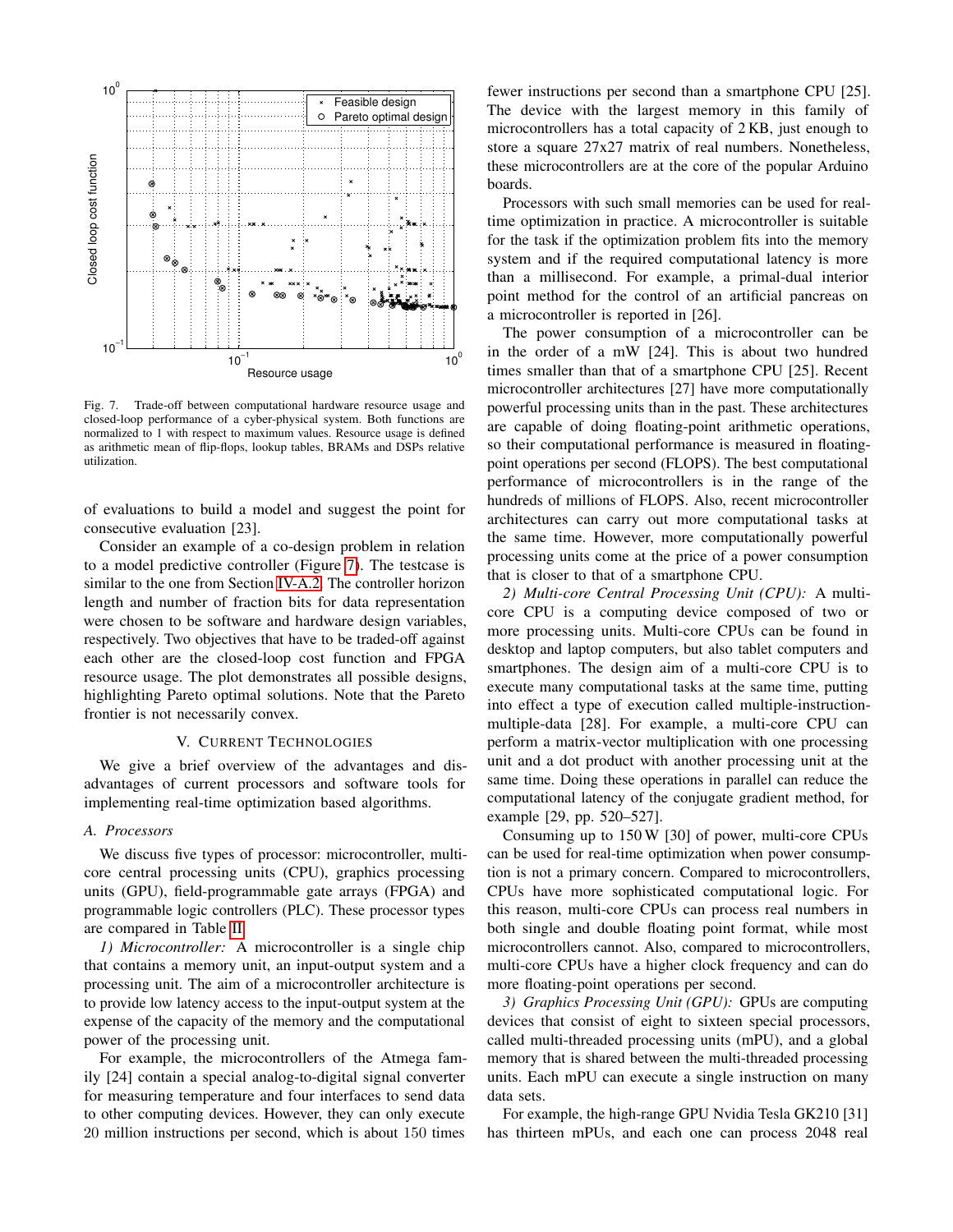TABLE II COMPARISON BETWEEN PROCESSOR TYPES

<span id="page-9-0"></span>

| Architecture                                | Parallelism                                                                                       | Power consumption                        | Clock frequency                                                        | Peak FLOPS                                                      |
|---------------------------------------------|---------------------------------------------------------------------------------------------------|------------------------------------------|------------------------------------------------------------------------|-----------------------------------------------------------------|
| Microcontroller                             | No parallelism in most cases, multiple-<br>instruction-multiple-data in recent ar-<br>chitectures | $1 \text{ mW-1}$ W                       | $10$ MHz- $150$ MHz                                                    | Up to 100 MFLOPS                                                |
| Multi-core CPU<br><b>GPU</b><br><b>FPGA</b> | Multiple-instruction-multiple-data<br>Single-instruction-multiple-data<br>Any                     | $1 W-150 W$<br>$1 W-150 W$<br>$1 W-10 W$ | 800 MHz-3 GHz<br>100 MHz-600 MHz<br>$10 \text{ MHz} - 350 \text{ MHz}$ | 800 MFLOPS-100 GFLOPS<br>100 GFLOPS-3 TFLOPS<br>Up to 10 TFLOPS |



<span id="page-9-1"></span>Fig. 8. FPGA architecture

numbers in double precision at the same time. This is almost two orders of magnitude more floating point operations per second compared to the most high performance multi-core CPU.

However, few parallelisable algorithms achieve this performance when carried out on GPUs. Algorithms for dense linear algebra operations, such as dense matrix-vector multiplication, are the best performing algorithms on GPUs. On the other hand, algorithms that execute many conditional statements, such as Givens' QR decomposition, have the worst performance on GPUs.

The average power consumption of a GPU is about the same of that of a multi-core CPU, but the average clock frequency is in the range of hundreds of MHz.

*4) Field Programmable Gate Array (FPGA):* An FPGA is an integrated circuit that can be configured by a designer with respect to the intended application. At the architecture level, an FPGA represents a matrix of relatively simple logic blocks connected via programmable switches (Figure [8\)](#page-9-1). The two major FPGA vendors, Xilinx and Altera, call these logic blocks Configurable Logic Blocks (CLBs) and Logic Array Blocks (LABs), respectively [32]. Although theoretically any circuit can be implemented using standard logic blocks, contemporary FPGAs have a set of special purpose resources on the chip. This might include DSP slices for high-speed arithmetic operations or RAM blocks for dense data storage [33]. Interaction with the physical world is performed via input/output blocks (IOBs), which are placed around the perimeter of the chip.

The key outstanding feature of FPGAs is customizability. This applies to the data processing unit, memory sub-system and number representation. FPGAs allow implementing only the computational units required by a specific algorithm, unlike CPUs that have fixed logic for performing predefined set of operations. Another important benefit of using FPGAs is memory flexibility. Data can be partitioned into separate memory blocks (ROM/RAM) and placed near the corresponding processing units. This provides huge potential for parallelization of computations both through pipelining and loop unrolling. Furthermore, since both memory word size and computational units are flexible, number representation also becomes variable.

However, extended flexibility comes at the price of some limitations. The first one is reduced clock rate compared to CPU-like architectures. Expanding this bottleneck requires achieving sufficient levels of parallelization, either by implementing deep pipelines or by choosing appropriate loop unrolling factors. Another restriction of an FPGA as an embedded platform is high power consumption in comparison with microcontrollers — this results in additional requirements in terms of the power supply and cooling. Nonetheless, recent research shows some promise in improving energy efficiency of reconfigurable platforms for autonomous applications [34].

Exploiting parallelizability and customizability of FPGAs allows significant reduction of algorithm execution delay and hence sampling time of the system. Further reduction of the sampling time can be achieved by incorporating so-called intra-delay sampling techniques, which imply sampling faster than the computational delay/latency. Intra-delay sampling can be implemented by physically replicating the solver and/or by using data pipelining, so that computation of a new solution is started before termination of previous one. Disturbance rejection capabilities of a controller can be improved as a result of the increased sampling rate [35].

It should be emphasized that the application scope of FPGAs is not limited to target computational platforms. Engineers and researchers extensively use reconfigurable platforms for prototyping to evaluate the functional correctness of hardware designs. FPGAs can be used for fast design exploration by allowing the estimation of silicon and energy usage as a function of design parameters. As a result, the development cost and time-to-market of non-reconfigurable platforms are significantly reduced.

*5) Programmable Logic Controller (PLC):* A PLC is an industrial computing device intended for automatic process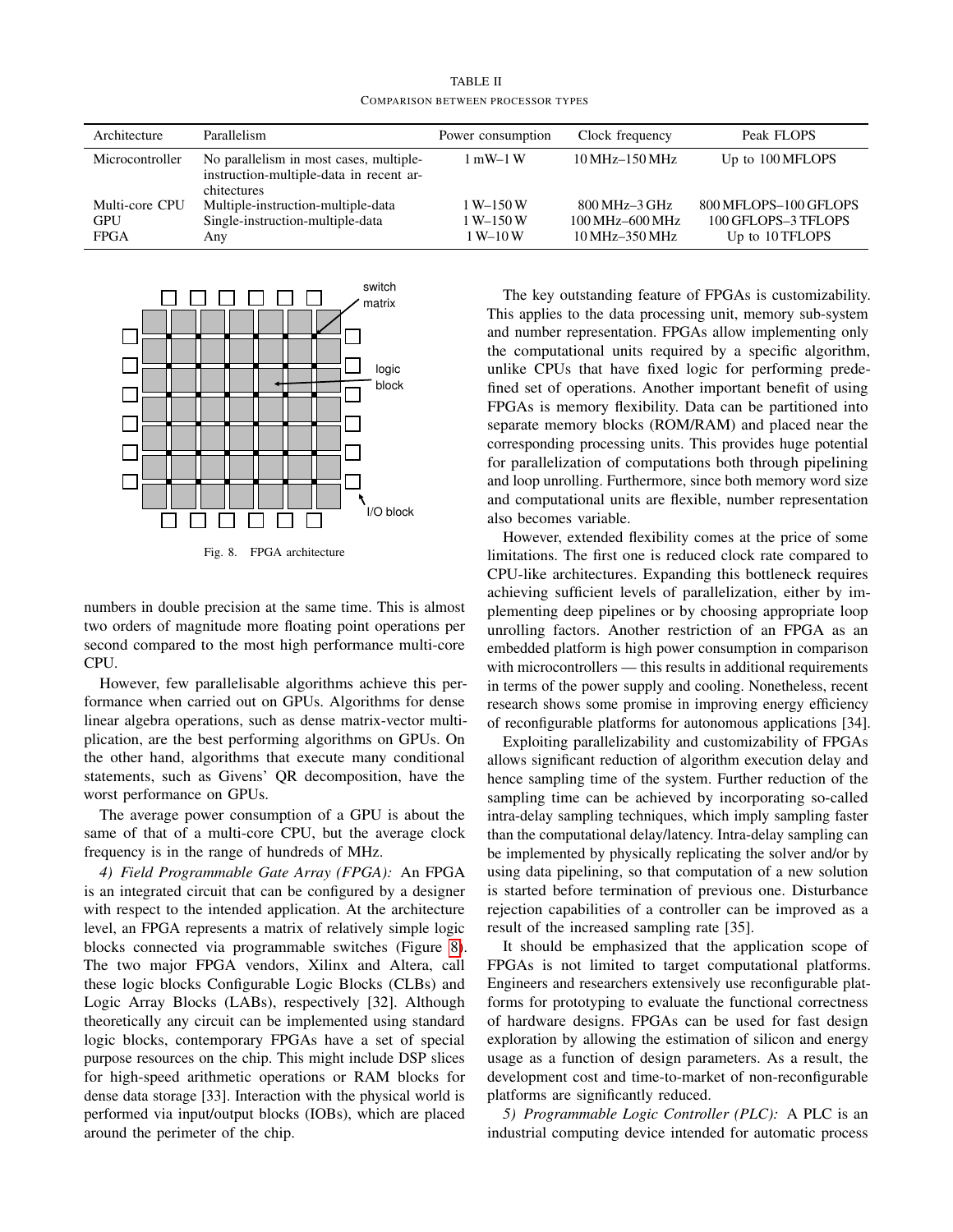

<span id="page-10-0"></span>Fig. 9. PLC architecture

control. PLCs are capable of directly interfacing with industrial equipment, including sensors and actuators. This is achieved by using specific input and output modules (Figure [9\)](#page-10-0), which can be chosen and configured with respect to a given digital or analog interface. Power supply units are usually integrated into the device.

PLCs have a set of distinguishing features compared to microcontrollers. Firstly, PLCs are programmed using graphical ladder logic languages, which resemble relay systems that were used before PLCs came into use. This differs from microcontroller programming both in high (C/C++) and low (assembler) level languages. Secondly, PLCs are manufactured as complete devices, which can be used in industry straightaway, whereas a microcontroller is a single chip coming as a part of electronic circuit. In practice, microcontrollers are commonly used as processing units for PLCs. Finally, PLCs can operate with high DC/AC voltages, while typical microcontrollers are compatible only with TTL and/or CMOS technologies [24], [36].

Depending on the computational requirements, a microcontroller or CPU can be used as a processing core in a PLC. Low-cost microcontrollers are ideal for performing logic operations, but not for fast computations, which is crucial for online optimization. However, expressing the solution of an optimization problem as a piecewise linear function of a measured value allows implementing optimizationbased algorithms with high sampling rates on low cost PLCs. Nevertheless, large and medium scale optimization problems still require direct or iterative solvers, which are often implemented on relatively expensive CPU-based PLCs capable of performing floating point operations, e.g. [37].

## *B. Software*

Programming the hardware, thus translating the mathematical formulation of the optimization algorithm into software, can be done using a variety of languages. They range from text-based programming languages to graphical ones (e.g. Simulink and LabView) and from generic languages (e.g. C/C++, OpenCL, Python) to domain-hardware specific ones (e.g. DSL, CUDA, HDL).

*1) Domain-Specific Languages (DSL):* This is a programming approach specifically tailored for a small set of problems belonging to a particular domain [38]. In many cases, a DSL can be seen as a problem specific interface to common sub-routine libraries. DSLs are used in many fields and hundreds of them are available. Their domains range from economics to physics through to creativity and computing. An example in the field of optimization is ZIMPL [39], which is an algebraic modeling language that requires the user to describe a mathematical model in terms of sets depending on parameters. This description is automatically translated into a linear or nonlinear mixed-integer mathematical program that can be fed into a mixed-integer program solver.

*2) High level:* These are programming languages with a strong level of abstraction in which hardware details are masked to the user. Among these, Python [40] is gaining interest for its ease of use (few lines of code to express complex concepts), code readability and cross-platform compatibility. For these reasons, Python is also largely used in mathematics, science and engineering through the SciPy software [41]. SciPy is a collection of tools and libraries with efficient numerical integration and optimization routines.

*3) Model-based:* Model-based languages provide the designer a high level of abstraction from implementation details allowing full concentration on algorithm structure. The programming tool can be provided either by a hardware vendor (Xilinx System Generator, Altera DSP builder) or by third parties (Mathworks HDL coder, National Instruments FPGA module). Despite hiding the most low level implementation details, a model-based approach normally supports parallelism, resource usage and energy consumption customization depending on certain design constraints.

Automatic test-bench and stimuli file generation (e.g. [42], [43]) simplifies verification of low level code produced by the compiler. However, the resulting code often suffers from lack of efficiency and readability. This puts some restrictions on the application scope of model-based tools, especially in relation to real-time systems. For this reason, tightly time/resource-constrained applications may still require low level handwritten code [33].

*4) C/C++:* C [44] and C++ [45] are two of the most popular programming languages among real-time software developers. The success of these two programming languages is due to the high speed of the compiled code and the availability of compilers and development tools for many processors. Software libraries can be used inside C and C++ source code to help in the development of real-time optimization software. Eigen [46] is a C++ library for both dense and sparse linear algebra. Eigen contains several linear solvers and matrix decomposition algorithms, but carries out nonlinear optimization as well. Independently from the processor type, the source code of Eigen can be compiled with any C++ compiler. The GNU scientific library (GSL) [47] can be used with both C and C++ when the processor is a CPU. GSL includes not only linear algebra algorithms, but also simulated annealing and least-squares fitting. Intel MKL [48] is a software library that is optimised for Intel CPUs, but its source code is not public.

*5) Vendor-specific:* Some microcontrollers and PLCs cannot be programmed in a general purpose programming language like C and C++. In this case, a language specifically designed by the vendor is used. Sofware written in vendorspecific programming languages are highly optimised for specific hardware architectures. This software cannot be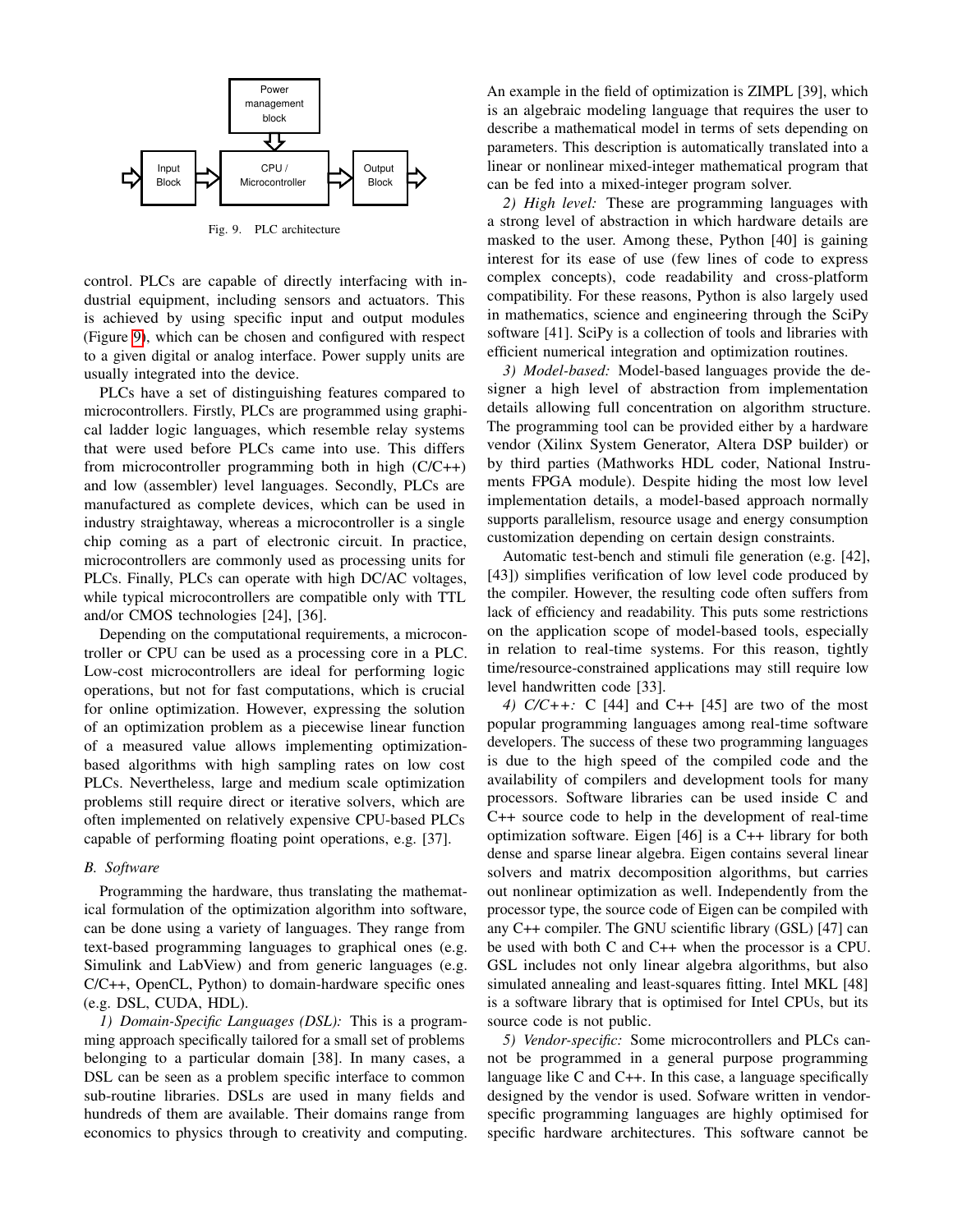

<span id="page-11-1"></span>Fig. 10. OpenCL model of the architecture of a parallel accelerator.

executed on other hardware architectures or vendors. For example, the Arduino language [49] is only used to program the microcontroller in Arduino boards. CUDA [50] is a popular vendor-specific programming language in the field of scientific computing. The syntax of CUDA is similar to C and C++, but CUDA can only be used to program Nvidia GPUs.

*6) Open Computing Language (OpenCL):* Recently, both industry and academia have been interested in standardising how to program any kind of hardware accelerator, independently from its architecture. Figure [10](#page-11-1) illustrates the OpenCL model [51].

In this model, a device is composed of a number of processing elements (PEs), which are the most basic computational blocks in the architecture. A PE executes an elementary piece of software, called a work item, and contains a small private memory. PEs are packed into compute units (CUs) and share a local memory. This has a higher access latency compared to the private memory of each PE, but is also larger.

The set of all work items being processed by a compute unit is called a work group. A device can have many compute units, all sharing a global memory and each one processing a different work group. Work groups are executed out-oforder, which means their computation has to be mutually independent. In fact, the execution of work items in a work group can be synchronised, but that of work items in different work groups cannot.

The set of all work groups processed on a device is called a kernel. A device can process more work groups than its compute units, because at the end of the execution of a work group the local memory is flushed and a new work group is loaded. For this reason, any data in common between different kernels has to be stored in the global memory.

Table [III](#page-12-1) illustrates how the model discussed above maps onto the actual hardware of three different types of parallel devices: GPUs, multi-core CPUs and FPGAs. A discussion of the FPGA case can be found also in [52], [53].

*7) Hardware Description Language (HDL):* An HDL is a formal language for describing the architecture of an integrated circuit. In contrast to software programming languages that define a set operations to be performed by a processor (control flow), HDLs describe the architecture of the processor itself (data flow). VHDL and Verilog are the most widely used HDLs.

In practice, depending on the target platform, HDL code is usually mapped to an existing array of logic gates, as for FPGAs, or implemented using standard library cells, as for Application Specific Integrated Circuits (ASICs)) [32]. An HDL is the most efficient FPGA configuration approach that, however, suffers from implementation complexity and hence has a high entry barrier for designers.

The process of building an FPGA circuit from its HDL description involves *synthesis* and *place-and-route*. Synthesis is essentially constructing a connected graph, called a *netlist*, that describes circuit logic gates and their interconnection. Place-and-route, which follows synthesis, involves solving a series of optimization problems in order to fit the netlist into the physical device. The resulting configuration data can be uploaded to an FPGA in the form of a *bitstream*.

*8) Design Tools:* Using dedicated design tools for real-time optimization significantly speeds up the development process both from the code generation and code implementation perspectives. Code generation tools accept a high level description of an optimization problem to generate reliable custom code (mainly C/C++) for solving that particular problem. The resulting code is often not fixed to any platform and can be compiled for various real-time embedded processors. Contemporary generation tools avoid using third party libraries and dynamic memory allocation to ensure robustness of the solver. The majority of code generation tools exploit the structure of optimization problem and precomputes all time-invariant values in order to satisfy tight timing constraints. The tool might be intended for optimization in general (CVXGEN) or suited to problems arising in particular areas, e.g. in optimal control or estimation (ACADO, qpOASES, FORCES).

## VI. FUTURE ARCHITECTURES

<span id="page-11-0"></span>This paper has outlined some of the issues that arise with existing computer architectures, especially parallel architectures for high performance embedded systems. However, it is worth looking to the future to understand the trends of computer architecture and how they may impact on real-time optimization applications.

The move to parallelism for high performance, even in embedded systems, has been driven largely by power consumption considerations: for the same performance, it has become far more efficient to implement many simple processors operating in parallel than one complex low-latency processor. However, there is a limit to efficiency gains that come from adopting simpler von Neumann architectures, leading to the need to fundamentally rethink microarchitecture [54]. We envisage a number of trends in future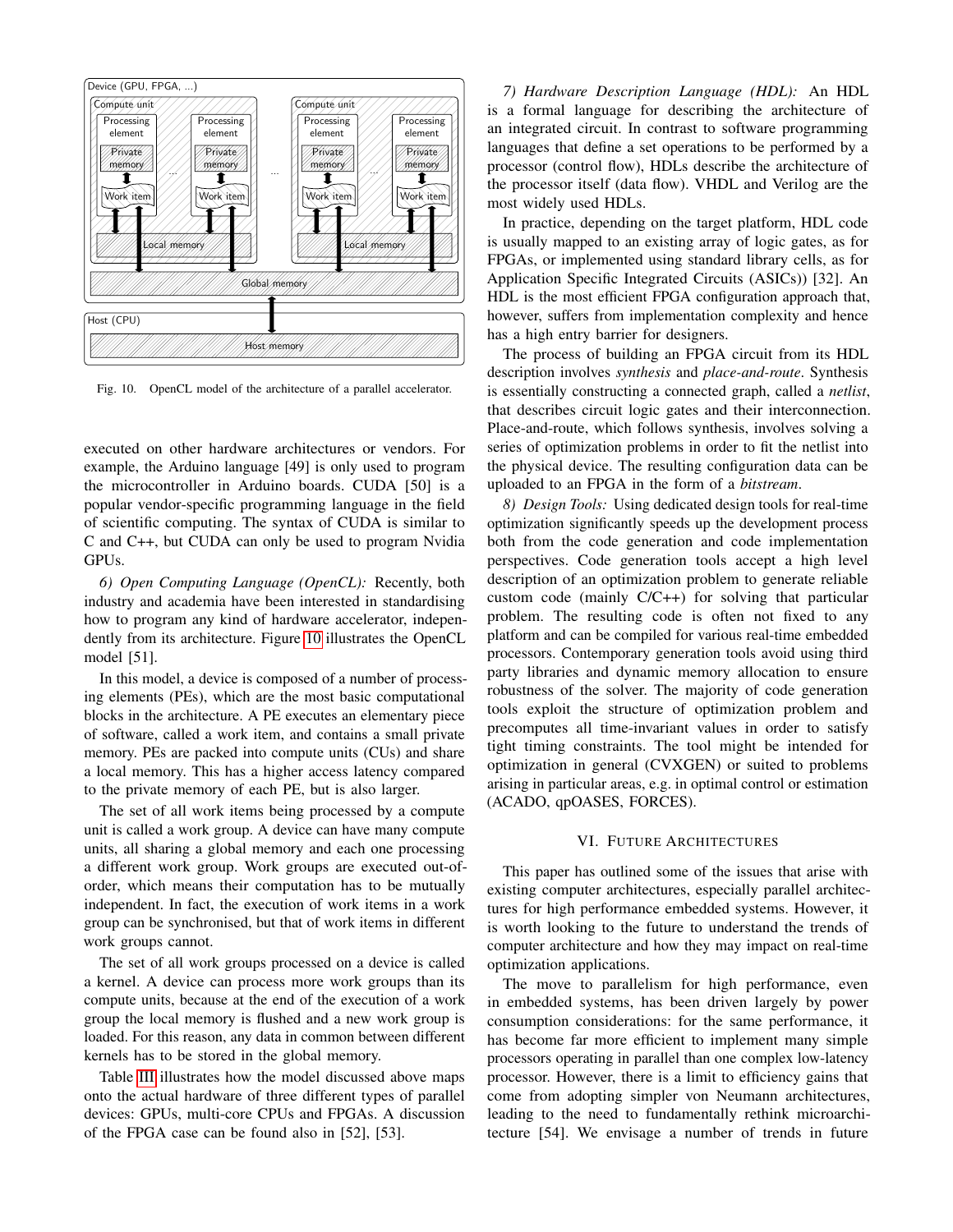TABLE III

CORRESPONDENCE BETWEEN THE OPENCL ABSTRACT MODEL [51] AND ACTUAL ACCELERATOR ARCHITECTURES

<span id="page-12-1"></span>

| Concept                       | <b>GPU</b>                                                                                                                                                                                       | Multi-core CPU                                                                                            | <b>FPGA</b>                                                                        |
|-------------------------------|--------------------------------------------------------------------------------------------------------------------------------------------------------------------------------------------------|-----------------------------------------------------------------------------------------------------------|------------------------------------------------------------------------------------|
| Processing<br>element<br>(PE) | A SIMD lane. Each SIMD lane has up<br>to 8 arithmetic-logic units (ALUs). Can<br>perform the same operation on many in-<br>teger or single-precision floating point<br>numbers at the same time. | Each core is composed of a single<br>PE, which usually supports a limited<br>vectorisation of operations. | Defined ad-hoc for a given kernel.                                                 |
| Private<br>memory             | A small DRAM memory private to<br>each SIMD lane. The size is in the<br>order of tens of bytes.                                                                                                  | Banks of registers inside each core.                                                                      | Configurable by the designer, usually<br>based on flip-flops.                      |
| Compute<br>unit $(CU)$        | A multithreaded processing unit (mPU).<br>Composed of up to 32 lanes or process-<br>ing elements.                                                                                                | A processing unit.                                                                                        | Ad-hoc parallel architecture for the<br>given kernel.                              |
| Local<br>memory               | Fast SRAM memory whose size is in<br>the order of kilobytes. An average GPU<br>has 32 KB local memories. A local<br>memory is available to each CU.                                              | Cache memory. An average mCPU has<br>32 KB local memories.                                                | Block RAM (BRAM). The size is<br>configurable by the designer.                     |
| Global<br>memory              | DRAM memory accessible to all mul-<br>tithreaded SIMD processors in a GPU.                                                                                                                       | A region of the RAM memory on the<br>computer's motherboard.                                              | Configurable by the designer. Either<br>off-chip RAM in the FPGA board or<br>BRAM. |

architectures that will affect the methods used for real-time optimization:

- There will be more heterogeneous hardware, incorporating special purpose functional units, in order to avoid power-inefficiencies of general purpose computing. This means that further work will be required to develop compilation frameworks from the specification of the realtime optimization problem down to the implementation in heterogeneous hardware. These frameworks will need to be parameterisable by the available special purpose units, to avoid the human effort that would be required to program these architectures using today's technologies. It is likely that one or more "embedded control" systemon-chip devices with custom units developed specifically for real-time optimization will become available, and the user community will need to work with vendors to help specify these devices.
- There will be the need for algorithms to tolerate hardware unreliability. The illusion of total hardware reliability has always been maintained at a price in power consumption and performance. In small geometry CMOS processes, this price is increasing rapidly [55]. Real-time optimization provides an interesting use case for architectures whereby total correctness need not be preserved at the level of a single optimization solve, so long as the global system behaviour is preserved. Thus the embedded control SoCs we may see emerge in the future are likely to have quite different error-recovery mechanisms compared to those used in the data centre, and these need to be formalised and integrated into the design process of both the control algorithm and the hardware specification.

#### VII. CONCLUSIONS

<span id="page-12-0"></span>The efficiency of a real-time optimization algorithm is a function of the computational hardware on which it has been implemented. Furthermore, since the computing system is affected by measurements from a physical system or process that is evolving in time, it is essential to consider for what purpose the solution to the sequence of optimization problems will be used. While the computation is being carried out, the system is subject to uncertainties. Hence, the correctness of the implementation should be assessed based on the performance of the cyber-physical system, rather than just considering the algorithm on its own. It is not necessary, for example, to use double precision floating point arithmetic and compute a globally optimal point to have acceptable performance. An inaccurate and imprecise solution implemented at a fast rate might be preferable to an accurate and precise solution implemented at a slow rate.

There is currently a wide range of processors available that allow the designer to trade off the time, energy, space and cost of the computer system against the performance and robustness of the overall system. There has also been considerable developments in recent years in developing frameworks, languages and software tools that make the implementation easier and enable the use of a variety of targets suitable for real-time use.

We therefore envisage a future of heterogenous computing platforms made up of general-purpose, highly parallelizable, application-specific and reconfigurable architectures. Some of these architectures will have been specifically designed for the kinds of mathematical operations needed in real-time optimization. Engineers will therefore not have to deliver sub-optimal implementations of an optimization algorithm onto an inflexible computing system. Instead, advanced design methods and tools will allow them to mix and match hardware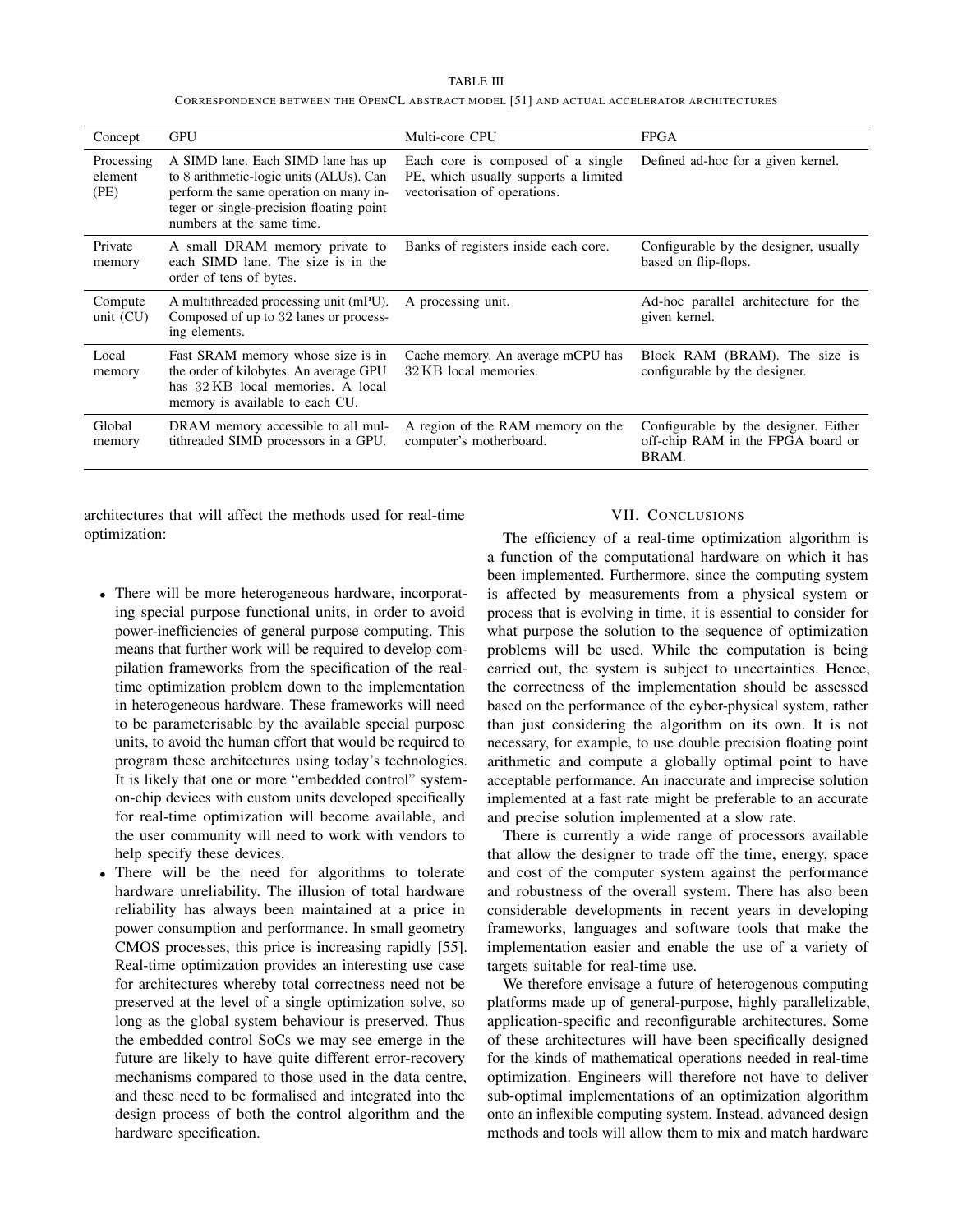and software components suitable for the application.

#### ACKNOWLEDGEMENTS

The authors would like to acknowledge funding from EC FP7 grant 607957 (TEMPO), EPSRC grants EP/I020357/1 and EP/I012036/1, Imagination Technologies and the Royal Academy of Engineering.

#### **REFERENCES**

- [1] C. Rao, J. Rawlings, and D. Mayne, "Constrained state estimation for nonlinear discrete-time systems: stability and moving horizon approximations," *Automatic Control, IEEE Transactions on*, vol. 48, no. 2, pp. 246–258, Feb 2003.
- [2] J. B. Rawlings and D. Q. Mayne, *Model Predictive Control: Theory and Design*. Nob Hill Publishing, 2009.
- [3] J. Humpherys, P. Redd, and J. West, "A fresh look at the kalman filter," *SIAM Review*, vol. 54, no. 4, pp. 801–823, 2012. [Online]. Available:<http://dx.doi.org/10.1137/100799666>
- [4] D. Q. Mayne, "Model predictive control: Recent developments and future promise," *Automatica*, vol. 50, no. 12, pp. 2967 – 2986, 2014. [Online]. Available: [http://www.sciencedirect.com/science/article/pii/](http://www.sciencedirect.com/science/article/pii/S0005109814005160) [S0005109814005160](http://www.sciencedirect.com/science/article/pii/S0005109814005160)
- [5] L. T. Biegler, *Nonlinear Programming: Concepts, Algorithms, and Applications to Chemical Processes*. SIAM, 2010. [Online]. Available: <http://epubs.siam.org/doi/abs/10.1137/1.9780898719383>
- [6] J. T. Betts, *Practical Methods for Optimal Control and Estimation Using Nonlinear Programming*, 2nd ed. SIAM, 2010.
- [7] T. A. Davis, *Direct Methods for Sparse Linear Systems*. SIAM, 2006.
- [8] A. Greenbaum, *Iterative Methods for Solving Linear Systems*. SIAM, 1997.
- [9] J. Kang, N. Chiang, C. D. Laird, and V. M. Zavala, "Nonlinear programming strategies on high-performance computers," in *Proc. 54th IEEE Conference on Decision and Control*, Osaka, Japan, 2015.
- [10] J. Nocedal and S. Wright, *Numerical Optimization*, Second, Ed. Springer, 2006.
- [11] V. Cevher, S. Becker, and M. Schmidt, "Convex optimization for big data," *IEEE Signal Processing Magazine*, September 2014.
- [12] A. Shahzad, E. C. Kerrigan, and G. A. Constantinides, "A stable and efficient method for solving a convex quadratic program with application to optimal control," *SIAM Journal on Optimization*, vol. 22, no. 4, pp. 1369–1393, 2012. [Online]. Available: <http://dx.doi.org/10.1137/11082960X>
- [13] G. A. Constantinides, "Tutorial paper: Parallel architectures for model predictive control," *Proc. European control conference*, pp. 138–143, 2009.
- [14] *LogiCORE IP. Floating Point Operator. Product Guide*, 7th ed., Xilinx, April 2014.
- [15] J. L. Jerez, S. Richter, P. J. Goulart, G. A. Constantinides, E. C. Kerrigan, and M. Morari, "Embedded online optimization for model predictive control at megahertz rates," *Automatic Control, IEEE Transactions on*, vol. 59, no. 12, pp. 3238–3251, Dec 2014.
- [16] M. Haselman, M. Beauchamp, A. Wood, S. Hauck, K. Underwood, and K. Hemmert, "A comparison of floating point and logarithmic number systems for FPGAs," in *Field-Programmable Custom Computing Machines, 2005. FCCM 2005. 13th Annual IEEE Symposium on*, April 2005, pp. 181–190.
- [17] P. Vouzis, M. Kothare, L. Bleris, and M. Arnold, "A system-on-achip implementation for embedded real-time model predictive control," *Control Systems Technology, IEEE Transactions on*, vol. 17, no. 5, pp. 1006–1017, Sept 2009.
- [18] C. T. Ewe, "Dual fixed-point: an efficient alternative to floating-point computation for DSP applications," in *Field Programmable Logic and Applications, 2005. International Conference on*, Aug 2005, pp. 715–716.
- [19] E. C. Kerrigan, "Co-design of hardware and algorithms for real-time optimization," in *Control Conference (ECC), 2014 European*, June 2014, pp. 2484–2489.
- [20] A. Messac and C. Mattson, "Normal Constraint Method with Guarantee of Even Representation of Complete Pareto Frontier," *AIAA Journal*, vol. 42, pp. 2101–2111, Oct. 2004. [Online]. Available: <http://dx.doi.org/10.2514/1.8977>
- [21] G. Kirlik and S. Sayn, "A new algorithm for generating all nondominated solutions of multiobjective discrete optimization problems," *European J. Operational Research*, vol. 232, no. 3, pp. 479–488, 2014.
- [22] A. Custodio, M. Emmerich, and J. Madeira, "Recent developments in derivative-free multiobjective optimisation," *Computational Technology Reviews*, vol. 5, pp. 1 – 30, 2012.
- [23] M. Tabatabaei, J. Hakanen, M. Hartikainen, K. Miettinen, and K. Sindhya, "A survey on handling computationally expensive multiobjective optimization problems using surrogates: non-nature inspired methods," *Structural and Multidisciplinary Optimization*, vol. 52, no. 1, pp. 1–25, 2015. [Online]. Available: [http:](http://dx.doi.org/10.1007/s00158-015-1226-z) [//dx.doi.org/10.1007/s00158-015-1226-z](http://dx.doi.org/10.1007/s00158-015-1226-z)
- [24] *8-bit AVR Microcontroller with 4/8/16/32K Bytes In-System Programmable Flash – ATmega48PA ATmega88PA ATmega168PA ATmega328P*, Rev. 8161 ed., ATMEL, Oct. 2009. [Online]. Available: <www.atmel.com/images/8161s.pdf>
- [25] *Cortex-A7 MPCore Technical Reference Manual*, r0p3 ed., ARM, May 2012. [Online]. Available: [http://infocenter.arm.com/help/index.jsp?](http://infocenter.arm.com/help/index.jsp?topic=/ com.arm.doc.ddi0464f/index.html) [topic=/com.arm.doc.ddi0464f/index.html](http://infocenter.arm.com/help/index.jsp?topic=/ com.arm.doc.ddi0464f/index.html)
- [26] C.-K. Chui, B. P. Nguyen, Y. Ho, Z. Wu, M. Nguyen, G.-S. Hong, D. Mok, S. Sun, and S. Chang, "Embedded real-time model predictive control for glucose regulation," in *Proceedings of the World Congress on Medical Physics and Biomedical Engineering*, ser. IFMBE Proceedings, M. Long, Ed., vol. 39. Springer Berlin Heidelberg, 2013, pp. 1437– 1440.
- [27] *C2000 Real-Time Microcontrollers*, Texas Instruments, 2015. [Online]. Available:<http://www.ti.com/lit/sg/sprb176x/sprb176x.pdf>
- [28] M. J. Flynn, "Some computer organizations and their effectiveness," *IEEE Transactions on Computers*, vol. C–21, no. 9, pp. 948–960, Sep. 1972.
- [29] G. H. Golub and C. F. Van Loan, *Matrix Computations*, 3rd ed. Baltimore, MD, USA: Johns Hopkins University Press, 1996.
- [30] "Intel core i7-3970x processor extreme edition specifications," Online, 2012. [Online]. Available: [http://ark.intel.com/products/70845/](http://ark.intel.com/products/70845/ Intel-Core-i7-3970X-Processor-Extreme-Edition-15M-Cache-up-to-4_00-GHz) [Intel-Core-i7-3970X-Processor-Extreme-Edition-15M-Cache-up-to-4](http://ark.intel.com/products/70845/ Intel-Core-i7-3970X-Processor-Extreme-Edition-15M-Cache-up-to-4_00-GHz) [00-GHz](http://ark.intel.com/products/70845/ Intel-Core-i7-3970X-Processor-Extreme-Edition-15M-Cache-up-to-4_00-GHz)
- [31] *Tesla K80 GPU Accelerator*, Nvidia, Jan. 2015. [Online]. Available: [http://images.nvidia.com/content/pdf/kepler/](http://images.nvidia.com/content/pdf/kepler/ Tesla-K80-BoardSpec-07317-001-v05.pdf) [Tesla-K80-BoardSpec-07317-001-v05.pdf](http://images.nvidia.com/content/pdf/kepler/ Tesla-K80-BoardSpec-07317-001-v05.pdf)
- [32] V. Pedroni, *Circuit Design with VHDL*. MIT Press, 2004. [Online]. Available:<https://books.google.com/books?id=b5NEgENaEn4C>
- [33] L. Crockett, R. Elliot, and M. Enderwitz, *The Zynq Book: Embedded Processing with the Arm Cortex-A9 on the Xilinx Zynq-7000 All Programmable Soc*. Strathclyde Academic Media, 2014. [Online]. Available:<https://books.google.com/books?id=9dfvoAEACAAJ>
- [34] P. Jamieson, W. Luk, S. Wilton, and G. Constantinides, "An energy and power consumption analysis of FPGA routing architectures," in *Field-Programmable Technology, 2009. FPT 2009. International Conference on*, Dec 2009, pp. 324–327.
- [35] D. Buchstaller, E. Kerrigan, and G. Constantinides, "Sampling and controlling faster than the computational delay," *IET Control Theory and Applications*, vol. 6, pp. 1071–1079, 2012. [Online]. Available: <http://dx.doi.org/10.1049/iet-cta.2010.0440>
- [36] *STM32F303xB STM32F303xC product data*, 11st ed., STMicroelectronics, Apr. 2015. [Online]. Available: [http://www.st.com/web/en/](http://www.st.com/web/en/resource/technical/document/ datasheet/DM00058181.pdf) [resource/technical/document/datasheet/DM00058181.pdf](http://www.st.com/web/en/resource/technical/document/ datasheet/DM00058181.pdf)
- [37] *S7-200 Programmable Controller System Manual*, Siemens, Postfach 4848, D-90327 Nuernberg, September 2007.
- [38] A. van Deursen, P. Klint, and J. Visser, "Domain-specific languages: An annotated bibliography," *SIGPLAN Not.*, vol. 35, no. 6, pp. 26–36, Jun. 2000. [Online]. Available:<http://doi.acm.org/10.1145/352029.352035>
- [39] T. Koch, "Rapid mathematical prototyping," Ph.D. dissertation, Technische Universität Berlin, 2004.
- [40] *Python*, 2015. [Online]. Available:<http://www.python.org>
- [41] E. Jones, T. Oliphant, P. Peterson *et al.*, "SciPy: Open source scientific tools for Python," 2001–, [Online; accessed 2015-06-10]. [Online]. Available:<http://www.scipy.org/>
- [42] *Vivado Design Suite User Guide. Model-Based DSP Design using System Generator*, Xilinx, April 2014.
- [43] *DSP Builder Handbook*, 14th ed., Altera, December 2014.
- [44] B. W. Kernighan, *The C Programming Language*, 2nd ed., D. M. Ritchie, Ed. Prentice Hall Professional Technical Reference, 1988.
- [45] B. Stroustrup, *The C++ Programming Language*, 3rd ed. Boston, MA, USA: Addison-Wesley Longman Publishing Co., Inc., 2000.
- [46] G. Gaël, J. Benoît et al., "Eigen v3," Online, 2010, accessed May 28th, 2015. [Online]. Available:<http://eigen.tuxfamily.org>
- [47] B. Gough, *GNU Scientific Library Reference Manual*, 3rd ed. Network Theory Ltd., 2009.